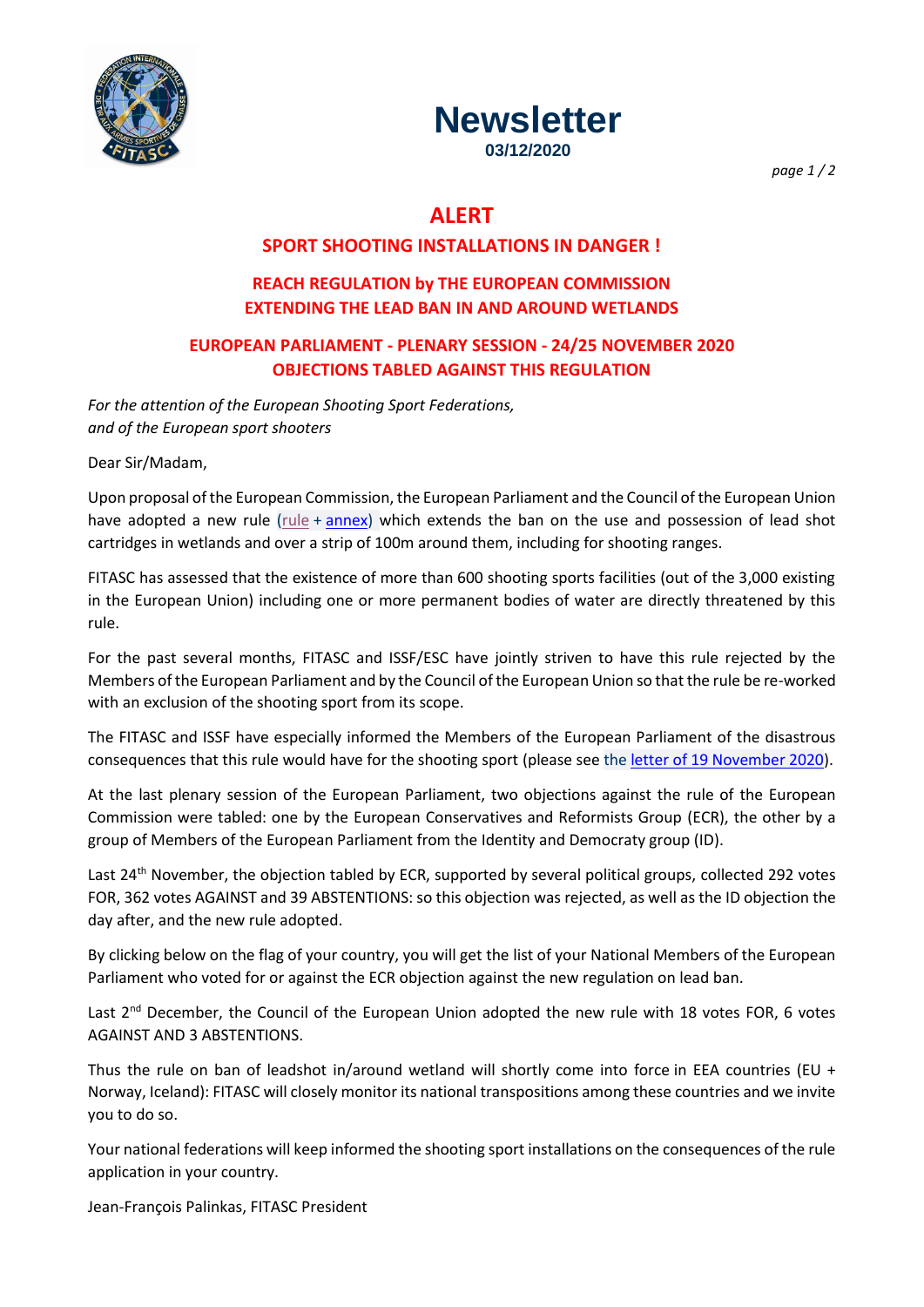

# **Newsletter 03/12/2020**

*page 2 / 2*

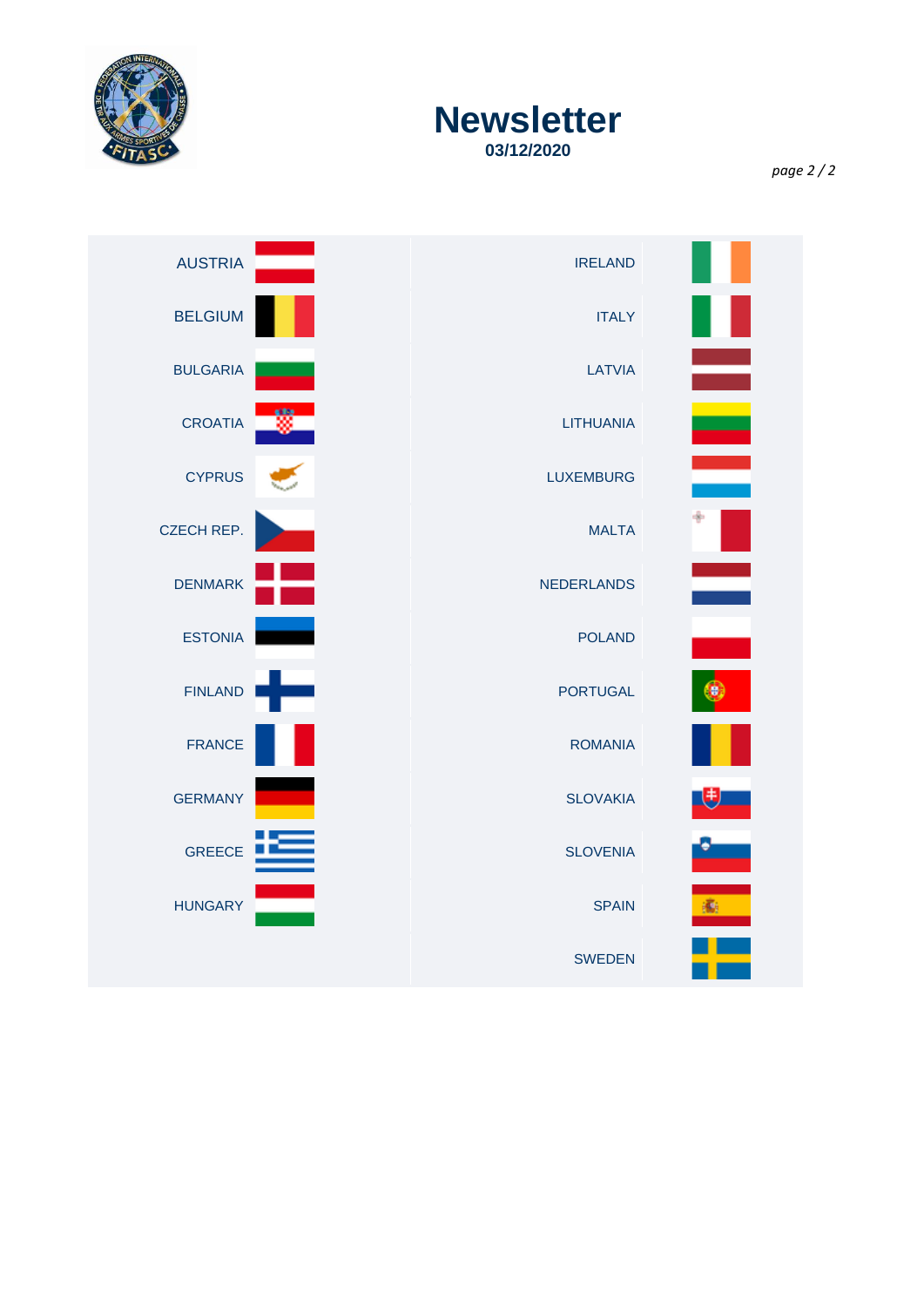BELOW IS THE VOTE RESULTS ON THE OBJECTION B9‐0364‐2020 ‐ 24 NOVEMBER 2020 WHICH COLLECTED MOST VOTES FOR



| <b>FOR</b><br>(SUPPORTING THE SHOOTING SPORT)      | <b>AGAINST / ABSTENTION</b><br>(NOT SUPPORTING SHOOTING SPORT) |
|----------------------------------------------------|----------------------------------------------------------------|
| <b>EPP</b>                                         | Greens/EFA                                                     |
| Bernhuber Alexander (Österreichische Volkspartei)  | Vana Monika Die Grünen - (Die Grüne Alternative)               |
| Karas Othmar (Österreichische Volkspartei)         | Waitz Thomas Die Grünen - (Die Grüne Alternative)              |
| Mandl Lukas (Österreichische Volkspartei)          | Wiener Sarah Die Grünen - (Die Grüne Alternative)              |
| Sagartz Christian (Österreichische Volkspartei)    |                                                                |
| Schmiedtbauer Simone (Österreichische Volkspartei) | <b>Renew</b>                                                   |
| Thaler Barbara (Österreichische Volkspartei)       | Gamon Claudia (NEOS - Das Neue Österreich)                     |
| Winzig Angelika (Österreichische Volkspartei)      |                                                                |
|                                                    | S&D                                                            |
| ID                                                 | Heide Hannes (Sozialdemokratische Partei Österreichs)          |
| Haider Roman (Freiheitliche Partei Österreichs)    | Regner Evelyn (Sozialdemokratische Partei Österreichs)         |
| Mayer Georg (Freiheitliche Partei Österreichs)     | Schieder Andreas (Sozialdemokratische Partei Österreichs)      |
| Vilimsky Harald (Freiheitliche Partei Österreichs) | Sidl Günther (Sozialdemokratische Partei Österreichs)          |
|                                                    | Vollath Bettina (Sozialdemokratische Partei Österreichs)       |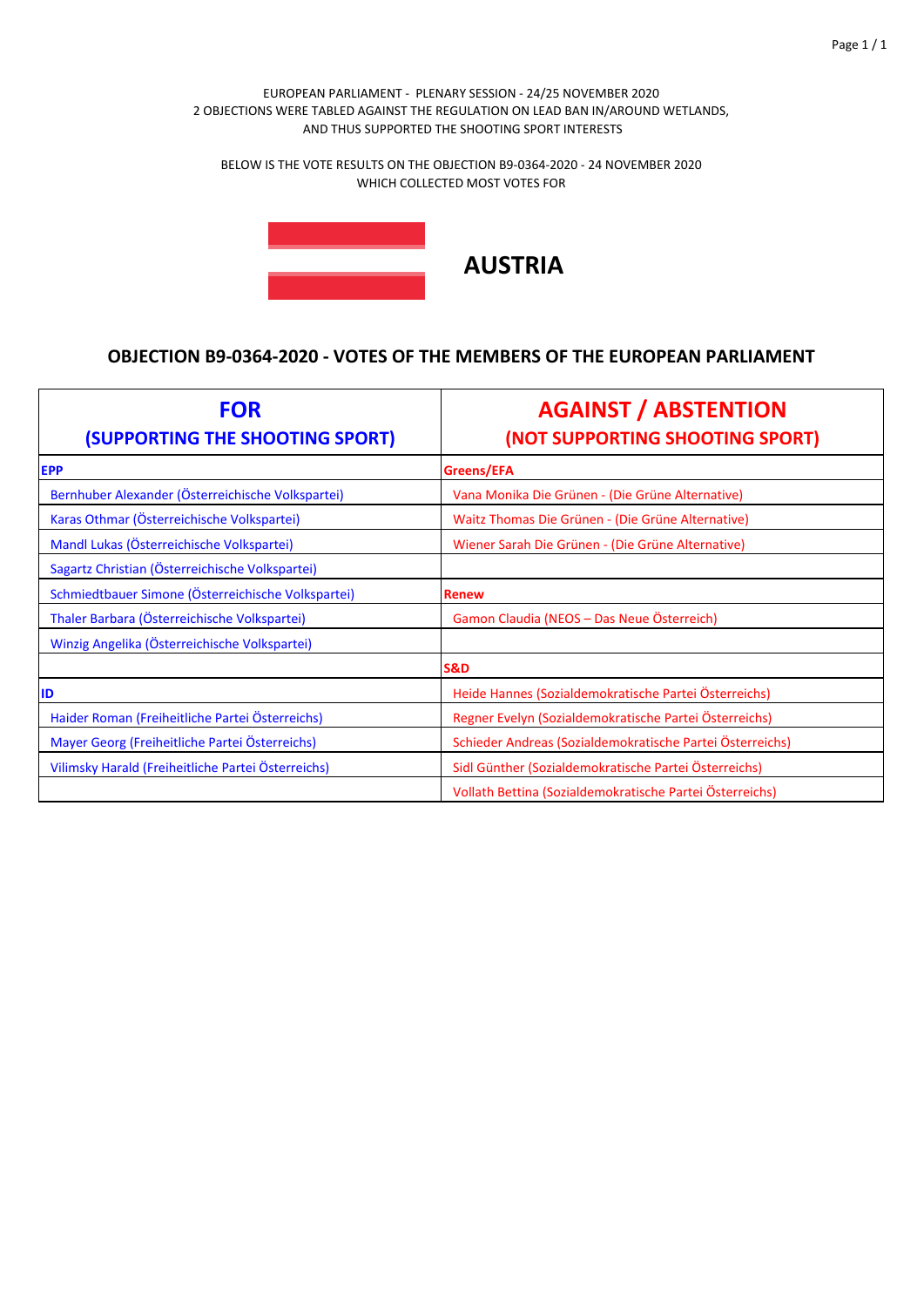BELOW IS THE VOTE RESULTS ON THE OBJECTION B9‐0364‐2020 ‐ 24 NOVEMBER 2020 WHICH COLLECTED MOST VOTES FOR



# **BELGIUM**

| <b>FOR</b><br>(SUPPORTING THE SHOOTING SPORT)          | <b>AGAINST / ABSTENTION</b><br>(NOT SUPPORTING SHOOTING SPORT)    |
|--------------------------------------------------------|-------------------------------------------------------------------|
| ID                                                     | <b>ECR</b>                                                        |
| <b>Annemans Gerolf (Vlaams Belang)</b>                 | <b>Bourgeois Geert (Nieuw-Vlaamse Alliantie)</b>                  |
| De Man Filip (Vlaams Belang)                           | Kanko Assita (Nieuw-Vlaamse Alliantie)                            |
| <b>Vandendriessche Tom (Vlaams Belang)</b>             | Van Overtveldt Johan (Nieuw-Vlaamse Alliantie)                    |
|                                                        |                                                                   |
| <b>Renew</b>                                           | <b>EPP</b>                                                        |
| Verhofstadt Guy (Open Vlaamse Liberalen en Democraten) | Arimont Pascal (Christen-Democratisch & Vlaams)                   |
|                                                        | Franssen Cindy (Christen-Democratisch & Vlaams)                   |
|                                                        | Lutgen Benoît (Centre Démocrate Humaniste)                        |
|                                                        | Peeters Kris (Christen-Democratisch & Vlaams)                     |
|                                                        |                                                                   |
|                                                        | Greens/EFA                                                        |
|                                                        | <b>Lamberts Philippe</b>                                          |
|                                                        | (Ecologistes Confédérés pour l'Organisation de Luttes Originales) |
|                                                        | Matthieu Sara (Groen)                                             |
|                                                        |                                                                   |
|                                                        | <b>GUE/NGL</b>                                                    |
|                                                        | Botenga Marc (Parti du Travail de Belgique)                       |
|                                                        |                                                                   |
|                                                        | <b>Renew</b>                                                      |
|                                                        | <b>Chastel Olivier (Mouvement Réformateur)</b>                    |
|                                                        | Ries Frédérique (Mouvement Réformateur)                           |
|                                                        | Vautmans Hilde (Open Vlaamse Liberalen en Democraten)             |
|                                                        |                                                                   |
|                                                        | <b>S&amp;D</b>                                                    |
|                                                        | Arena Maria (Parti Socialiste)                                    |
|                                                        | Tarabella Marc (Parti Socialiste)                                 |
|                                                        | Van Brempt Kathleen (Socialistische Partij.Anders)                |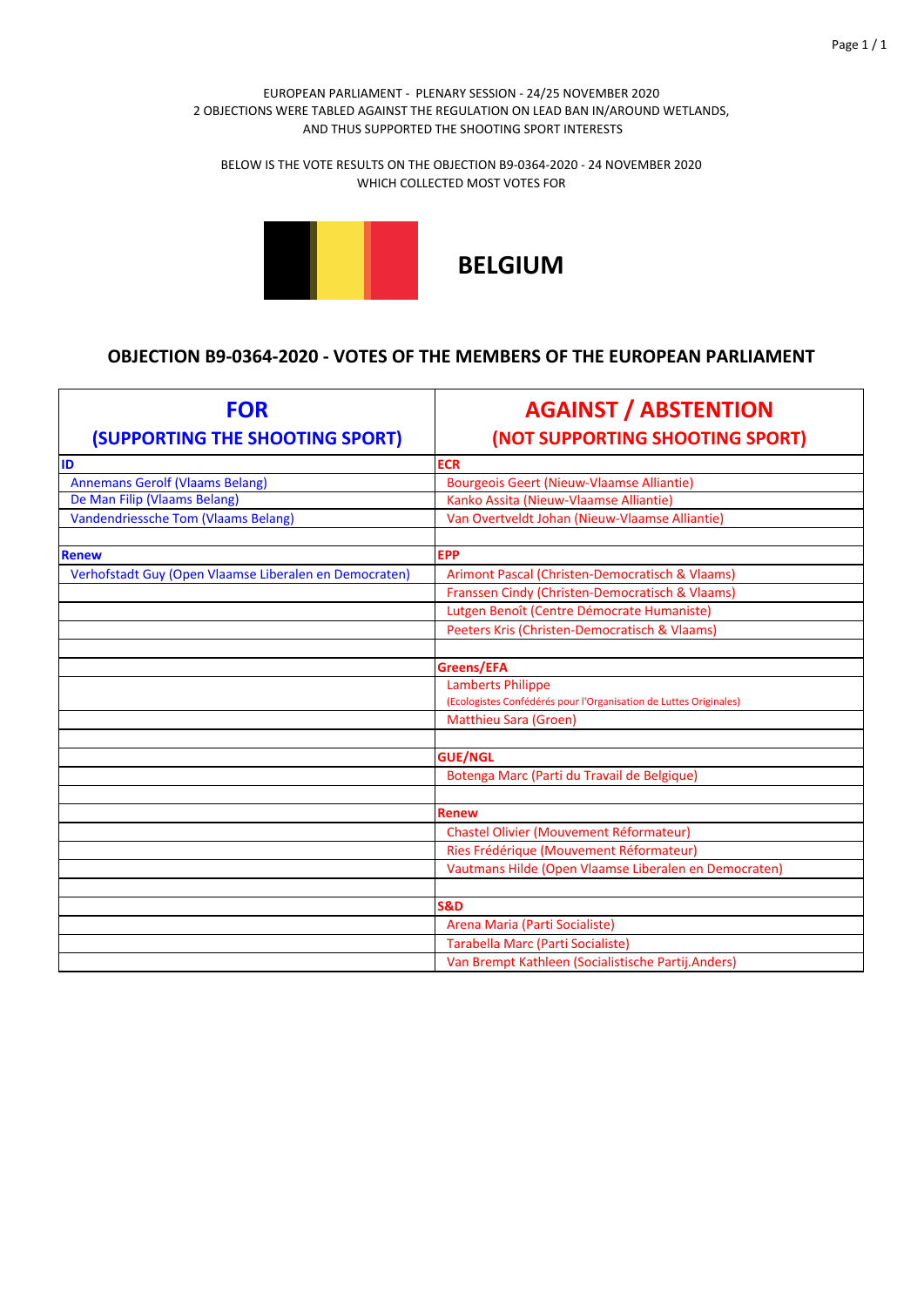BELOW IS THE VOTE RESULTS ON THE OBJECTION B9‐0364‐2020 ‐ 24 NOVEMBER 2020 WHICH COLLECTED MOST VOTES FOR



# **BULGARIA**

| <b>FOR</b><br>(SUPPORTING THE SHOOTING SPORT)                    | <b>AGAINST / ABSTENTION</b><br>(NOT SUPPORTING SHOOTING SPORT) |
|------------------------------------------------------------------|----------------------------------------------------------------|
| <b>ECR</b>                                                       | <b>EPP</b>                                                     |
| Dzhambazki Angel (VMRO)                                          | Kanev Radan (Democrats for Strong Bulgaria)                    |
| <b>Slabakov Andrey (VMRO)</b>                                    |                                                                |
|                                                                  | <b>S&amp;D</b>                                                 |
| <b>EPP</b>                                                       | <b>Hristov Ivo (Bulgarian Socialist Party)</b>                 |
| Ademov Asim (Citizens for European Development of Bulgaria)      |                                                                |
| Alexandrov Yordanov Alexander (Union of Democratic Forces)       |                                                                |
| Kovatchev Andrey (Citizens for European Development of Bulgaria) |                                                                |
| Maydell Eva (Citizens for European Development of Bulgaria)      |                                                                |
| Novakov Andrey (Citizens for European Development of Bulgaria)   |                                                                |
| Radev Emil (Citizens for European Development of Bulgaria)       |                                                                |
|                                                                  |                                                                |
| <b>Renew</b>                                                     |                                                                |
| Alieva-Veli Atidzhe (Movement for Rights and Freedoms)           |                                                                |
| Kyuchyuk Ilhan (Movement for Rights and Freedoms)                |                                                                |
| Mihaylova Iskra (Movement for Rights and Freedoms)               |                                                                |
|                                                                  |                                                                |
| <b>S&amp;D</b>                                                   |                                                                |
| Penkova Tsvetelina (Bulgarian Socialist Party)                   |                                                                |
| <b>Stanishev Sergei (Bulgarian Socialist Party)</b>              |                                                                |
| Vitanov Petar (Bulgarian Socialist Party)                        |                                                                |
| Yoncheva Elena (Bulgarian Socialist Party)                       |                                                                |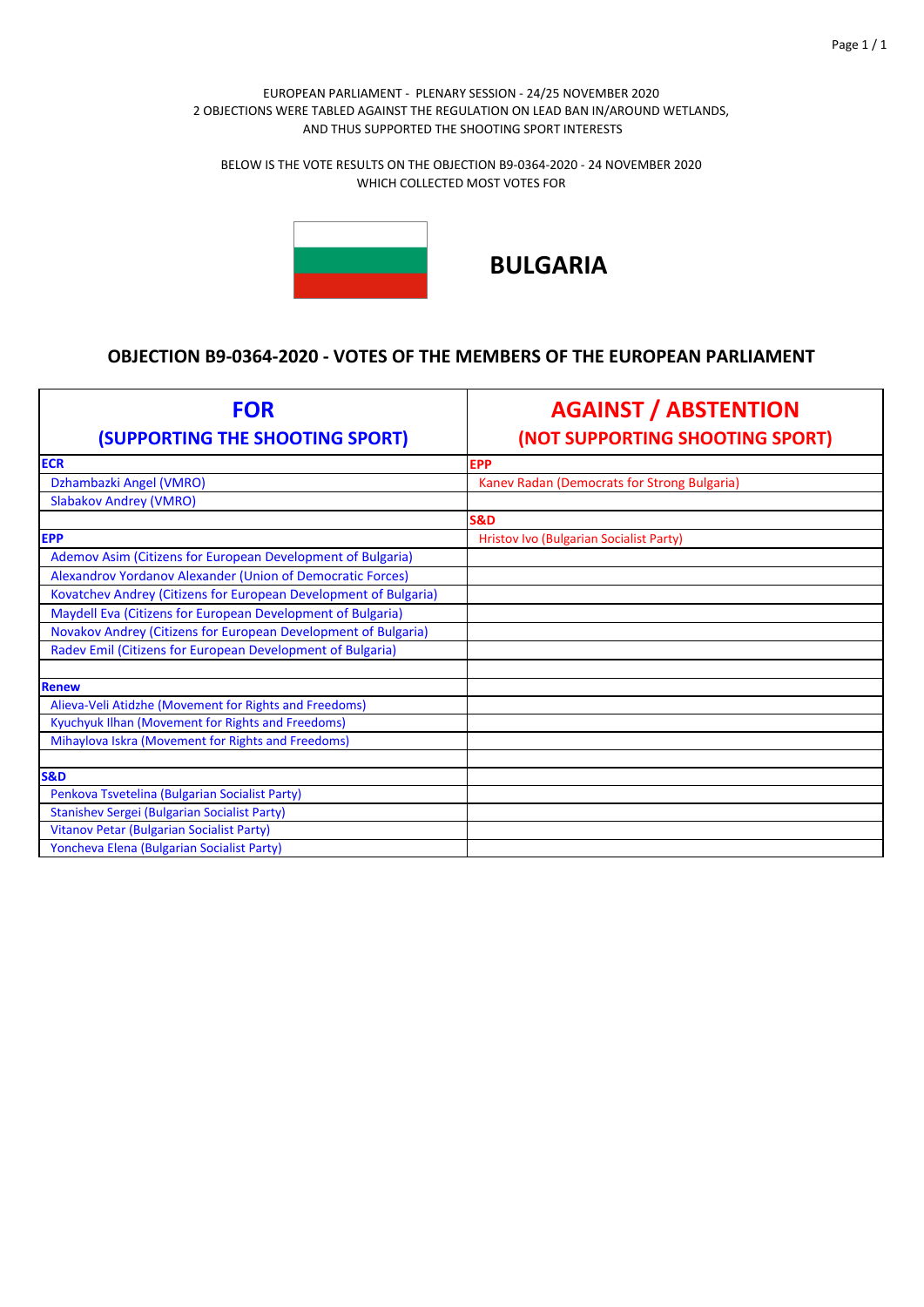BELOW IS THE VOTE RESULTS ON THE OBJECTION B9‐0364‐2020 ‐ 24 NOVEMBER 2020 WHICH COLLECTED MOST VOTES FOR



**CROATIA**

| <b>FOR</b><br>(SUPPORTING THE SHOOTING SPORT)                          | <b>AGAINST / ABSTENTION</b><br>(NOT SUPPORTING SHOOTING SPORT) |
|------------------------------------------------------------------------|----------------------------------------------------------------|
| <b>ECR</b>                                                             | <b>Non-attached Members</b>                                    |
| Tomašić Ruža (Independent)                                             | Sinčić Ivan Vilibor (Živi Zid)                                 |
| <b>EPP</b>                                                             | <b>S&amp;D</b>                                                 |
| Glavak Sunčana (Hrvatska demokratska zajednica)                        | Borzan Biljana (Socijaldemokratska partija Hrvatske)           |
| Ressler Karlo (Hrvatska demokratska zajednica)                         | Jerković Romana (Socijaldemokratska partija Hrvatske)          |
| Sokol Tomislav (Hrvatska demokratska zajednica)                        | Matić Predrag Fred (Socijaldemokratska partija Hrvatske)       |
| Zovko Željana (Hrvatska demokratska zajednica)                         | Picula Tonino (Socijaldemokratska partija Hrvatske)            |
| <b>Non-attached Members</b>                                            |                                                                |
| Kolakušić Mislav                                                       |                                                                |
|                                                                        |                                                                |
| <b>Renew</b>                                                           |                                                                |
| Flego Valter (Istarski demokratski sabor - Dieta democratica istriana) |                                                                |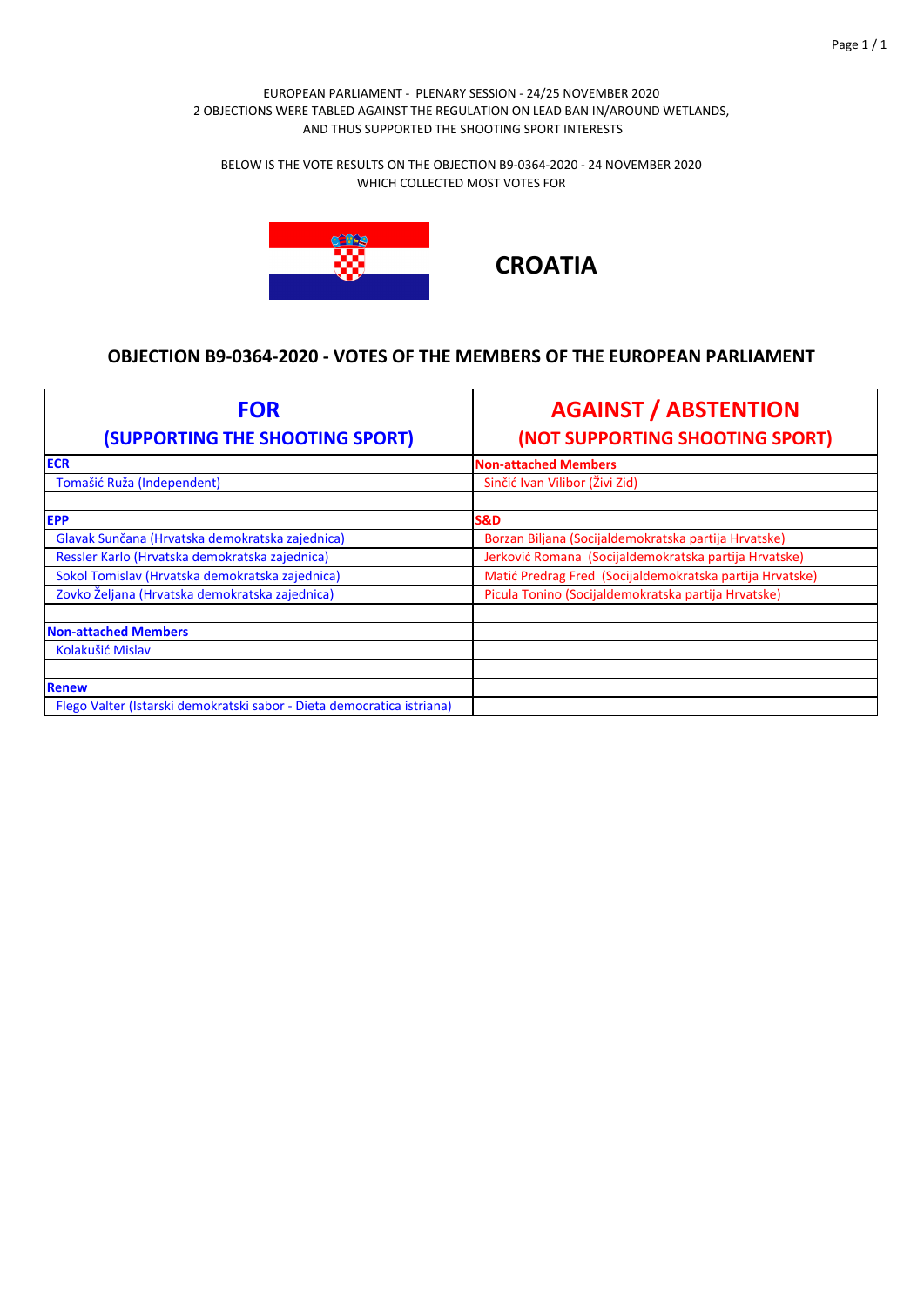BELOW IS THE VOTE RESULTS ON THE OBJECTION B9‐0364‐2020 ‐ 24 NOVEMBER 2020 WHICH COLLECTED MOST VOTES FOR



**Cyprus**

| <b>FOR</b><br>(SUPPORTING THE SHOOTING SPORT)   | <b>AGAINST / ABSTENTION</b><br>(NOT SUPPORTING SHOOTING SPORT)              |
|-------------------------------------------------|-----------------------------------------------------------------------------|
| <b>IEPP</b>                                     | <b>GUE/NGL</b>                                                              |
| <b>Christoforou Lefteris (Democratic Rally)</b> | Georgiou Giorgos (Progressive Party of Working People - Left - New Forces)  |
| <b>Fourlas Loucas (Democratic Rally)</b>        | Kizilyürek Niyazi (Progressive Party of Working People - Left - New Forces) |
|                                                 |                                                                             |
|                                                 | <b>S&amp;D</b>                                                              |
|                                                 | <b>Mavrides Costas (Democratic Party)</b>                                   |
|                                                 | Papadakis Demetris (Movement for Social Democracy EDEK)                     |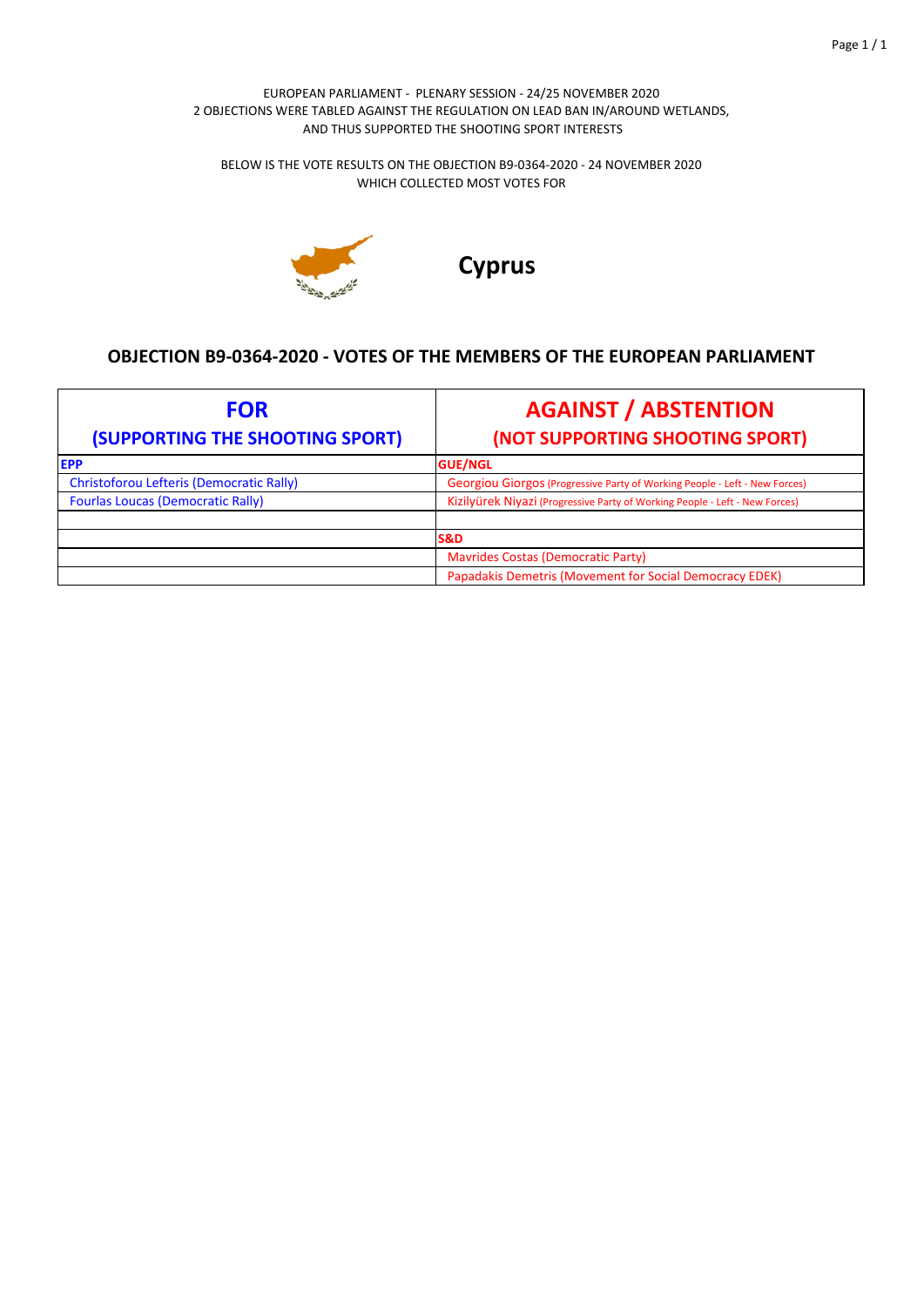BELOW IS THE VOTE RESULTS ON THE OBJECTION B9‐0364‐2020 ‐ 24 NOVEMBER 2020 WHICH COLLECTED MOST VOTES FOR



# **CZECH REPUBLIC**

| <b>FOR</b><br>(SUPPORTING THE SHOOTING SPORT)                   | <b>AGAINST / ABSTENTION</b><br>(NOT SUPPORTING SHOOTING SPORT) |
|-----------------------------------------------------------------|----------------------------------------------------------------|
| <b>ECR</b>                                                      | <b>EPP</b>                                                     |
| Tošenovský Evžen (Občanská demokratická strana)                 | Niedermayer Luděk (TOP 09 a Starostové)                        |
| Vondra Alexandr (Občanská demokratická strana)                  | Pospíšil Jiří (TOP 09 a Starostové)                            |
| Vrecionová Veronika (Občanská demokratická strana)              |                                                                |
| Zahradil Veronika (Občanská demokratická strana)                | Greens/EFA                                                     |
|                                                                 | Gregorová Markéta (PIRÁTI)                                     |
| <b>EPP</b>                                                      | Kolaja Marcel (PIRÁTI)                                         |
| Polčák Stanislav (Starostové a nezávisli)                       | Peksa Mikuláš (PIRÁTI)                                         |
| Šojdrová Michaela                                               |                                                                |
| (Křesťanská a demokratická unie - Československá strana lidová) |                                                                |
| Zdechovský Tomáš                                                |                                                                |
| (Křesťanská a demokratická unie - Československá strana lidová) |                                                                |
| <b>GUE/NGL</b>                                                  |                                                                |
| Konečná Kateřina (Komunistická strana Čech a Moravy)            |                                                                |
|                                                                 |                                                                |
| <b>ID</b>                                                       |                                                                |
| Blaško Hynek (Svoboda a přímá demokracie)                       |                                                                |
| David Ivan (Svoboda a přímá demokracie)                         |                                                                |
|                                                                 |                                                                |
| <b>Renew</b>                                                    |                                                                |
| Charanzová Dita (ANO 2011)                                      |                                                                |
| Dlabajová Martina (ANO 2011)                                    |                                                                |
| Hlaváček Martin (ANO 2011)                                      |                                                                |
| Knotek Ondřej (ANO 2011)                                        |                                                                |
| Kovařík Ondřej (ANO 2011)                                       |                                                                |
| Maxová Radka (ANO 2011)                                         |                                                                |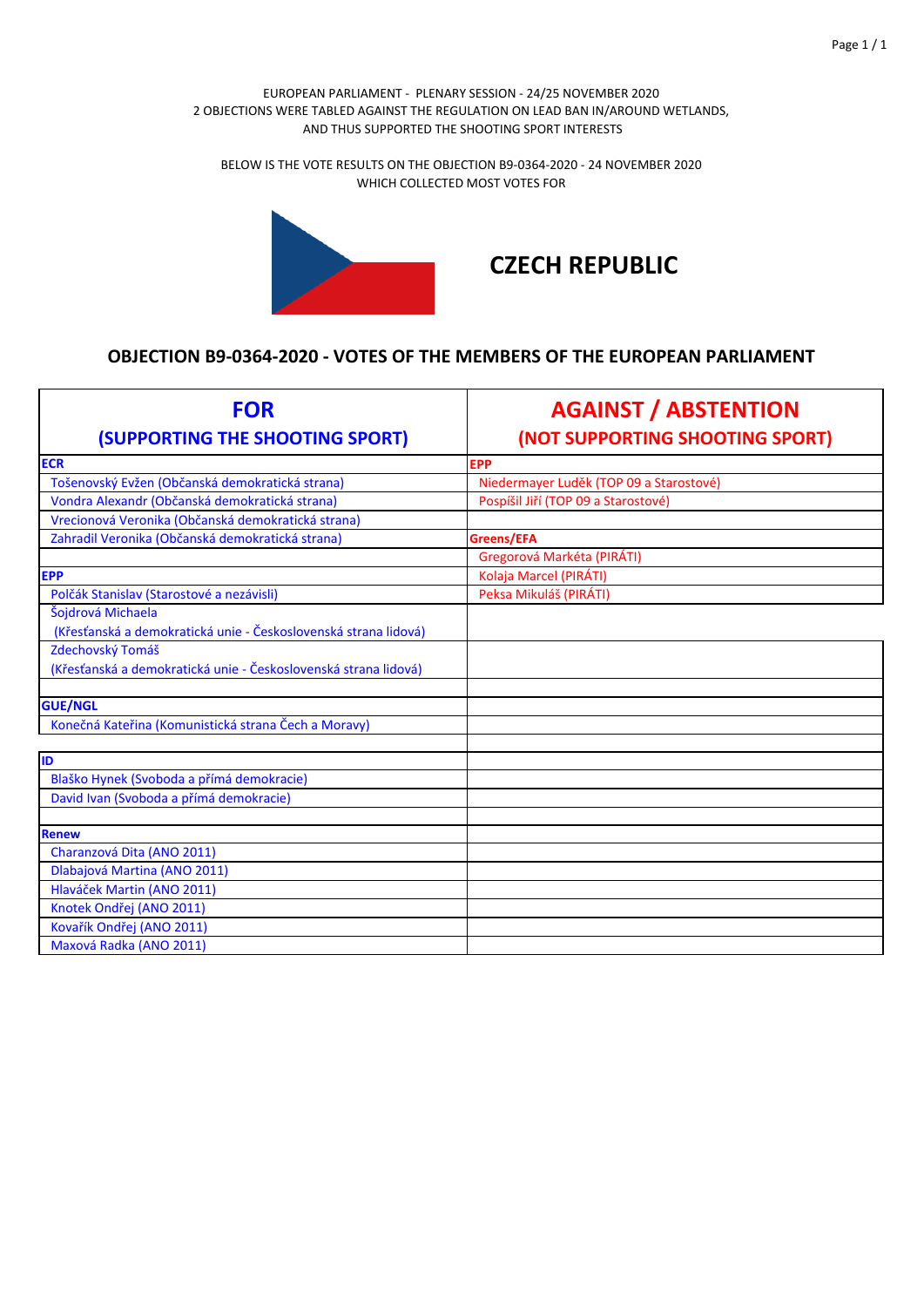BELOW IS THE VOTE RESULTS ON THE OBJECTION B9‐0364‐2020 ‐ 24 NOVEMBER 2020 WHICH COLLECTED MOST VOTES FOR



| <b>FOR</b><br>(SUPPORTING THE SHOOTING SPORT) | <b>AGAINST / ABSTENTION</b><br>(NOT SUPPORTING SHOOTING SPORT) |
|-----------------------------------------------|----------------------------------------------------------------|
|                                               | <b>EPP</b>                                                     |
|                                               | Weiss Pernille (Det Konservative Folkeparti)                   |
|                                               |                                                                |
|                                               | Greens/EFA                                                     |
|                                               | Auken Margrete (Socialistisk Folkeparti)                       |
|                                               | Peter-Hansen Kira Marie (Socialistisk Folkeparti)              |
|                                               |                                                                |
|                                               | <b>GUE/NGL</b>                                                 |
|                                               | Villumsen Nikolaj (Enhedslisten)                               |
|                                               |                                                                |
|                                               | <b>1&amp;D</b>                                                 |
|                                               | Kofod Peter (Dansk Folkeparti)                                 |
|                                               |                                                                |
|                                               | <b>Renew</b>                                                   |
|                                               | Christensen Asger (Venstre, Danmarks Liberale Parti)           |
|                                               | Gade Søren (Venstre, Danmarks Liberale Parti)                  |
|                                               | Løkkegaard Morten (Venstre, Danmarks Liberale Parti)           |
|                                               | Melchior Karen (Det Radikale Venstre)                          |
|                                               | Petersen Morten (Det Radikale Venstre)                         |
|                                               | Søgaard-Lidell Linea (Venstre, Danmarks Liberale Parti)        |
|                                               |                                                                |
|                                               | <b>S&amp;D</b>                                                 |
|                                               | <b>Fuglsang Niels (Socialdemokratiet)</b>                      |
|                                               | <b>Schaldemose Christel (Socialdemokratiet)</b>                |
|                                               | Vind Marianne (Socialdemokratiet)                              |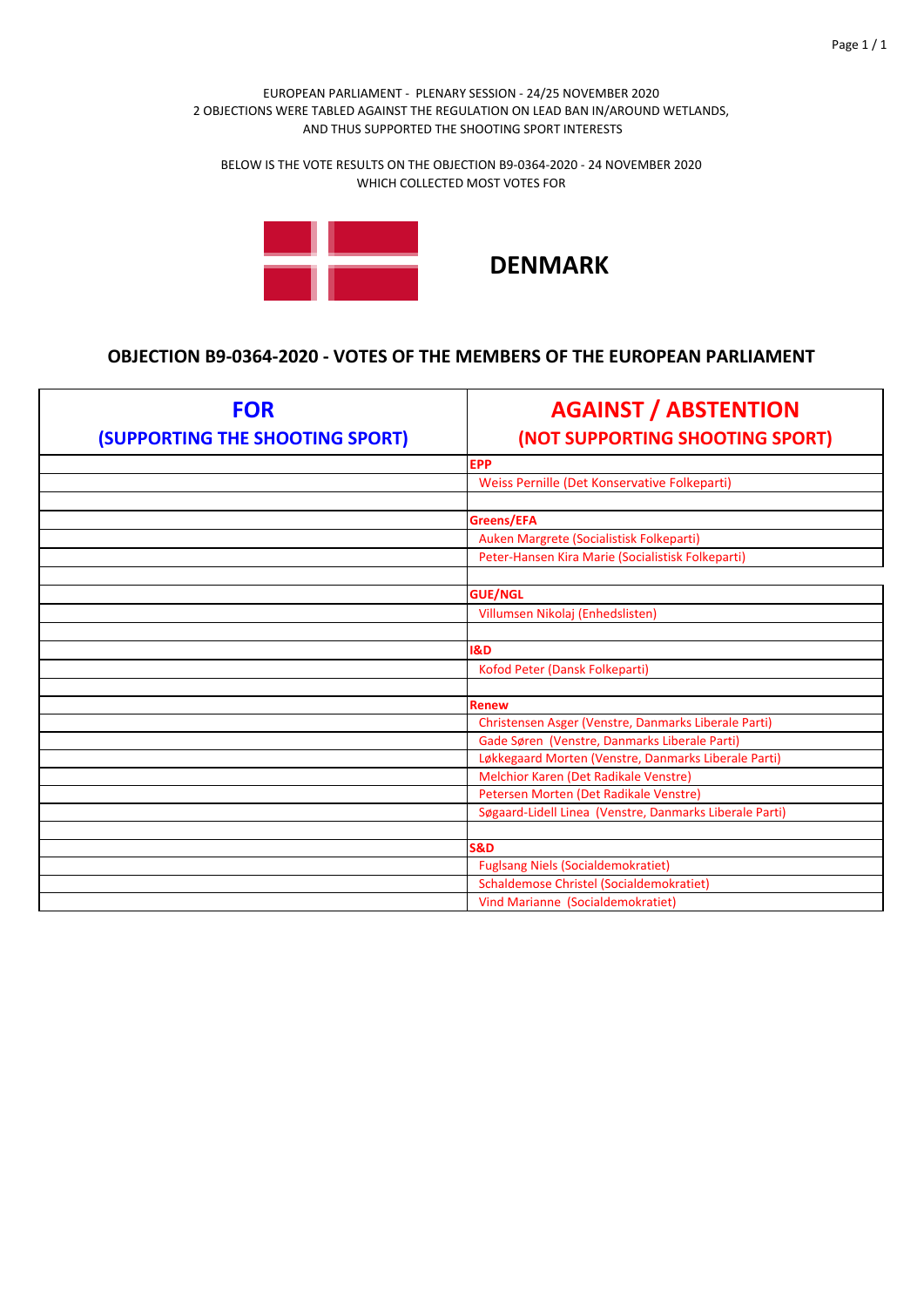BELOW IS THE VOTE RESULTS ON THE OBJECTION B9‐0364‐2020 ‐ 24 NOVEMBER 2020 WHICH COLLECTED MOST VOTES FOR



# **GERMANY**

| <b>FOR</b><br>(SUPPORTING THE SHOOTING SPORT)                        | <b>AGAINST / ABSTENTION</b><br>(NOT SUPPORTING SHOOTING SPORT)  |
|----------------------------------------------------------------------|-----------------------------------------------------------------|
| <b>ECR</b>                                                           | <b>EPP</b>                                                      |
| <b>Geuking Helmut (Familien-Partei Deutschlands)</b>                 | Bentele Hildegard (Christlich Demokratische Union Deutschlands) |
|                                                                      |                                                                 |
| <b>EPP</b>                                                           | Greens/EFA                                                      |
| Berger Stefan (Christlich Demokratische Union Deutschlands)          | Andresen Rasmus (Bündnis 90/Die Grünen)                         |
| Caspary Daniel (Christlich Demokratische Union Deutschlands)         | Bloss Michael (Bündnis 90/Die Grünen)                           |
| Doleschal Christian Konrad (Christlich-Soziale Union in Bayern e.V.) | <b>Boeselager Damian (Volt)</b>                                 |
| Düpont Lena (Christlich Demokratische Union Deutschlands)            | Breyer Patrick Piratenpartei Deutschland                        |
| Ehler Christian (Christlich Demokratische Union Deutschlands)        | Bütikofer Reinhard (Bündnis 90/Die Grünen)                      |
| Ferber Markus (Christlich-Soziale Union in Bayern e.V.)              | Cavazzini Anna (Bündnis 90/Die Grünen)                          |
| Gahler Michael (Christlich Demokratische Union Deutschlands)         | Deparnay-Grunenberg Anna (Bündnis 90/Die Grünen)                |
| Herbst Niclas (Christlich Demokratische Union Deutschlands)          | Franz Romeo (Bündnis 90/Die Grünen)                             |
| Hohlmeier Monika (Christlich-Soziale Union in Bayern e.V.)           | Freund Daniel (Bündnis 90/Die Grünen)                           |
| Jahr Peter (Christlich Demokratische Union Deutschlands)             | Geese Alexandra (Bündnis 90/Die Grünen)                         |
| Lins Norbert (Christlich Demokratische Union Deutschlands)           | Giegold Sven (Bündnis 90/Die Grünen)                            |
| Mcallister David (Christlich Demokratische Union Deutschlands)       | Hahn Henrike (Bündnis 90/Die Grünen)                            |
| Mortler Marlene (Christlich-Soziale Union in Bayern e.V.)            | Häusling Martin (Bündnis 90/Die Grünen)                         |
| Niebler Angelika (Christlich-Soziale Union in Bayern e.V.)           | Herzberger-fofana Pierrette Gabrielle (Bündnis 90/Die Grünen)   |
| Pieper Markus (Christlich Demokratische Union Deutschlands)          | Keller Ska (Bündnis 90/Die Grünen)                              |
| Radtke Dennis (Christlich Demokratische Union Deutschlands)          | Lagodinsky Sergey (Bündnis 90/Die Grünen)                       |
| Schneider Christine (Christlich Demokratische Union Deutschlands)    | Langensiepen Katrin (Bündnis 90/Die Grünen)                     |
| Schulze Sven (Christlich Demokratische Union Deutschlands)           | Marquardt Erik (Bündnis 90/Die Grünen)                          |
| Schwab Andreas (Christlich Demokratische Union Deutschlands)         | Neumann Hannah (Bündnis 90/Die Grünen)                          |
| Seekatz Ralf (Christlich Demokratische Union Deutschlands)           | Nienass Niklas (Bündnis 90/Die Grünen)                          |
| Simon Sven (Christlich Demokratische Union Deutschlands)             | Paulus Jutta (Bündnis 90/Die Grünen)                            |
| Verheyen Sabine (Christlich Demokratische Union Deutschlands)        | Reintke Terry (Bündnis 90/Die Grünen)                           |
| <b>Voss Axel (Christlich Demokratische Union Deutschlands)</b>       | Ripa Manuela (Ökologisch-Demokratische Partei)                  |
| Walsmann Marion (Christlich Demokratische Union Deutschlands)        | <b>Semsrott Nico (Die PARTEI)</b>                               |
| Weber Manfred (Christlich-Soziale Union in Bayern e.V.)              | Von Cramon-Taubadel Viola (Bündnis 90/Die Grünen)               |
| Wieland Rainer (Christlich Demokratische Union Deutschlands)         |                                                                 |
|                                                                      | <b>GUE/NGL</b>                                                  |
|                                                                      | <b>Schirdewan Martin (DIE LINKE)</b>                            |
| ID                                                                   | <b>Scholz Helmut (DIE LINKE)</b>                                |
| Anderson Christine (Alternative für Deutschland)                     | Demirel Ozlem (DIE LINKE)                                       |
| Beck Gunnar (Alternative für Deutschland)                            | Ernst Cornelia (DIE LINKE)                                      |
| Berg Lars Patrick (Alternative für Deutschland)                      | Michels Martina (DIE LINKE)                                     |
| Buchheit Markus (Alternative für Deutschland)                        |                                                                 |
| Fest Nicolaus (Alternative für Deutschland)                          | <b>Non-attached Members</b>                                     |
| Krah Maximilian (Alternative für Deutschland)                        | Buschmann Martin (Partei Mensch Umwelt Tierschutz)              |
| Kuhs Joachim (Alternative für Deutschland)                           | <b>Sonneborn Martin (Die PARTEI)</b>                            |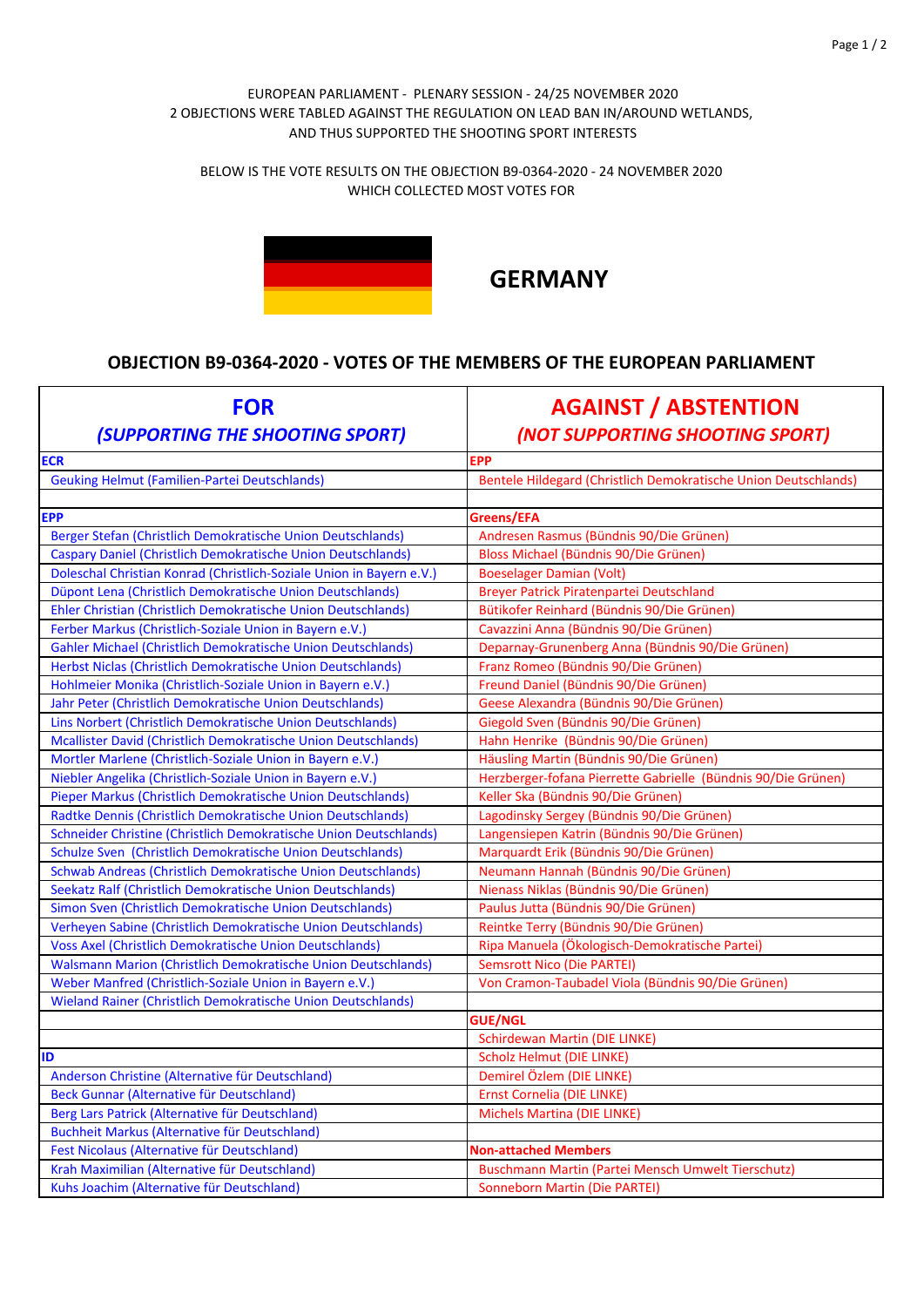BELOW IS THE VOTE RESULTS ON THE OBJECTION B9‐0364‐2020 ‐ 24 NOVEMBER 2020 WHICH COLLECTED MOST VOTES FOR



# **GERMANY**

| <b>FOR</b><br>(SUPPORTING THE SHOOTING SPORT)     | <b>AGAINST / ABSTENTION</b><br>(NOT SUPPORTING SHOOTING SPORT)   |
|---------------------------------------------------|------------------------------------------------------------------|
| ID                                                | <b>S&amp;D</b>                                                   |
| Limmer Sylvia (Alternative für Deutschland)       | Barley Katarina (Sozialdemokratische Partei Deutschlands)        |
| Meuthen Jörg (Alternative für Deutschland)        | Bischoff Gabriele (Sozialdemokratische Partei Deutschlands)      |
| Reil Guido (Alternative für Deutschland)          | Bullmann Udo (Sozialdemokratische Partei Deutschlands)           |
| Zimniok Bernhard (Alternative für Deutschland)    | Burkhardt Delara (Sozialdemokratische Partei Deutschlands)       |
| <b>Renew</b>                                      | Ertug Ismail (Sozialdemokratische Partei Deutschlands)           |
| Beer Nicola (Freie Demokratische Partei)          | Gebhardt Evelyne (Sozialdemokratische Partei Deutschlands)       |
| Eroglu Engin (Freie Wähler)                       | Geier Jens (Sozialdemokratische Partei Deutschlands)             |
| Glück Andreas (Freie Demokratische Partei)        | Kammerevert Petra (Sozialdemokratische Partei Deutschlands)      |
| Hahn Svenja (Freie Demokratische Partei)          | Köster Dietmar (Sozialdemokratische Partei Deutschlands)         |
| Körner Moritz (Freie Demokratische Partei)        | Krehl Constanze Angela (Sozialdemokratische Partei Deutschlands) |
| Müller Ulrike (Freie Wähler)                      | Lange Bernd (Sozialdemokratische Partei Deutschlands)            |
| Oetjen Jan-Christoph (Freie Demokratische Partei) | Neuser Norbert (Sozialdemokratische Partei Deutschlands)         |
|                                                   | Noichl Maria (Sozialdemokratische Partei Deutschlands)           |
|                                                   | Schuster Joachim (Sozialdemokratische Partei Deutschlands)       |
|                                                   | Sippel Birgit (Sozialdemokratische Partei Deutschlands)          |
|                                                   | Wölken Tiemo (Sozialdemokratische Partei Deutschlands)           |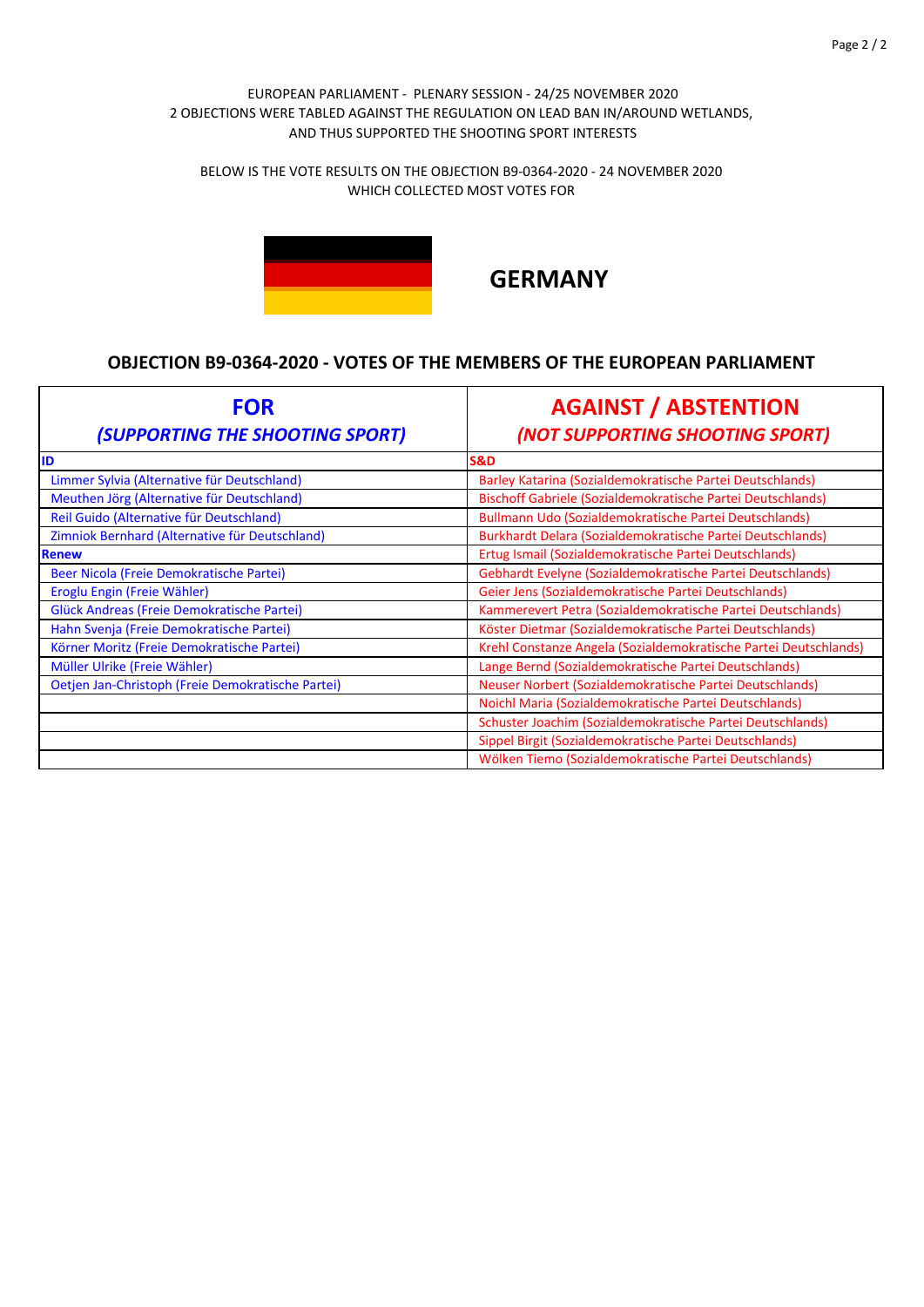BELOW IS THE VOTE RESULTS ON THE OBJECTION B9‐0364‐2020 ‐ 24 NOVEMBER 2020 WHICH COLLECTED MOST VOTES FOR



**SPAIN**

| <b>FOR</b><br><b>(SUPPORTING THE SHOOTING SPORT)</b>   | <b>AGAINST / ABSTENTION</b><br>(NOT SUPPORTING SHOOTING SPORT)                                                          |
|--------------------------------------------------------|-------------------------------------------------------------------------------------------------------------------------|
| <b>ECR</b>                                             | Greens/EFA                                                                                                              |
| <b>Aguilar Mazaly (VOX)</b>                            | Urtasun Ernest (Catalunya en Comú)                                                                                      |
| <b>Buxadé Villalba Jorge (VOX)</b>                     | Riba i Giner Diana (Esquerra Republicana de Catalunya)                                                                  |
| de la Pisa Carrión Margarita (VOX)                     | Solé Jordi (Esquerra Republicana de Catalunya)                                                                          |
| <b>Tertsch Hermann (VOX)</b>                           |                                                                                                                         |
|                                                        | <b>GUE/NGL</b>                                                                                                          |
| <b>EPP</b>                                             | Barrena Arza Pernando (EH BILDU)                                                                                        |
| Arias Echeverría Pablo (Partido Popular)               | Pineda marín Manu (PODEMOS)                                                                                             |
| Benjumea Benjumea Isabel (Partido Popular)             | Rego Sira (PODEMOS)                                                                                                     |
| Del castillo Vera Pilar (Partido Popular)              | Rodríguez Palop Eugenia (PODEMOS)                                                                                       |
| Estaràs Ferragut Rosa (Partido Popular)                | Urbán Crespo Miguel (PODEMOS)                                                                                           |
| García-Margallo y Marfil José Manuel (Partido Popular) | Villanueva Ruiz Idoia (PODEMOS)                                                                                         |
| González Pons Esteban (Partido Popular)                |                                                                                                                         |
| López Gil Leopoldo (Partido Popular)                   | <b>Non-attached Members</b>                                                                                             |
| López-Istúriz White Antonio (Partido Popular)          | Comín i Oliveres Antoni (Junts per Catalunya - Lliures per Europa)                                                      |
| <b>Mato Gabriel (Partido Popular)</b>                  | Ponsatí Obiols Clara (Junts per Catalunya - Lliures per Europa)                                                         |
| Millán Mon Francisco José (Partido Popular)            | Carles Puigdemont i Casamajo (Junts per Catalunya - Lliures per Europa)                                                 |
| <b>Montserrat Dolors (Partido Popular)</b>             |                                                                                                                         |
| Zarzalejos Javier (Partido Popular)                    | Renew                                                                                                                   |
| Zoido Álvarez Juan Ignacio (Partido Popular)           | Bauzá Díaz José Ramón (Ciudadanos - Partido de la Ciudadanía)                                                           |
|                                                        | Cañas Jordi (Ciudadanos - Partido de la Ciudadanía)                                                                     |
| <b>Renew</b>                                           | Garicano Luis (Ciudadanos - Partido de la Ciudadanía)                                                                   |
| Nart Javier (Ciudadanos - Partido de la Ciudadanía)    | Rodríguez Ramos María Soraya (Ciudadanos - Partido de la Ciudadanía)                                                    |
|                                                        | Solís Pérez Susana (Ciudadanos - Partido de la Ciudadanía)                                                              |
|                                                        | Vázquez Lázara Adrián (Ciudadanos - Partido de la Ciudadanía)                                                           |
|                                                        | Pagazaurtundúa Maite (Ciudadanos - Partido de la Ciudadanía)                                                            |
|                                                        | Bilbao Barandica Izaskun (Partido Nacionalista Vasco)                                                                   |
|                                                        |                                                                                                                         |
|                                                        | S&D                                                                                                                     |
|                                                        | Aguilera Clara (Partido Socialista Obrero Español)                                                                      |
|                                                        | Durá Ferrandis Estrella (Partido Socialista Obrero Español)                                                             |
|                                                        | Fernández Jonás (Partido Socialista Obrero Español)                                                                     |
|                                                        | Galvez muñoz Lina (Partido Socialista Obrero Español)                                                                   |
|                                                        | Garcia del blanco Ibán (Partido Socialista Obrero Español)                                                              |
|                                                        | García muñoz Isabel (Partido Socialista Obrero Español)                                                                 |
|                                                        | García pérez Iratxe (Partido Socialista Obrero Español)<br>Gardiazabal rubial Eider (Partido Socialista Obrero Español) |
|                                                        | González Mónica Silvana (Partido Socialista Obrero Español)                                                             |
|                                                        | Homs ginel Alicia (Partido Socialista Obrero Español)                                                                   |
|                                                        | López Aguilar Juan Fernando (Partido Socialista Obrero Español)                                                         |
|                                                        | Luena César (Partido Socialista Obrero Español)                                                                         |
|                                                        |                                                                                                                         |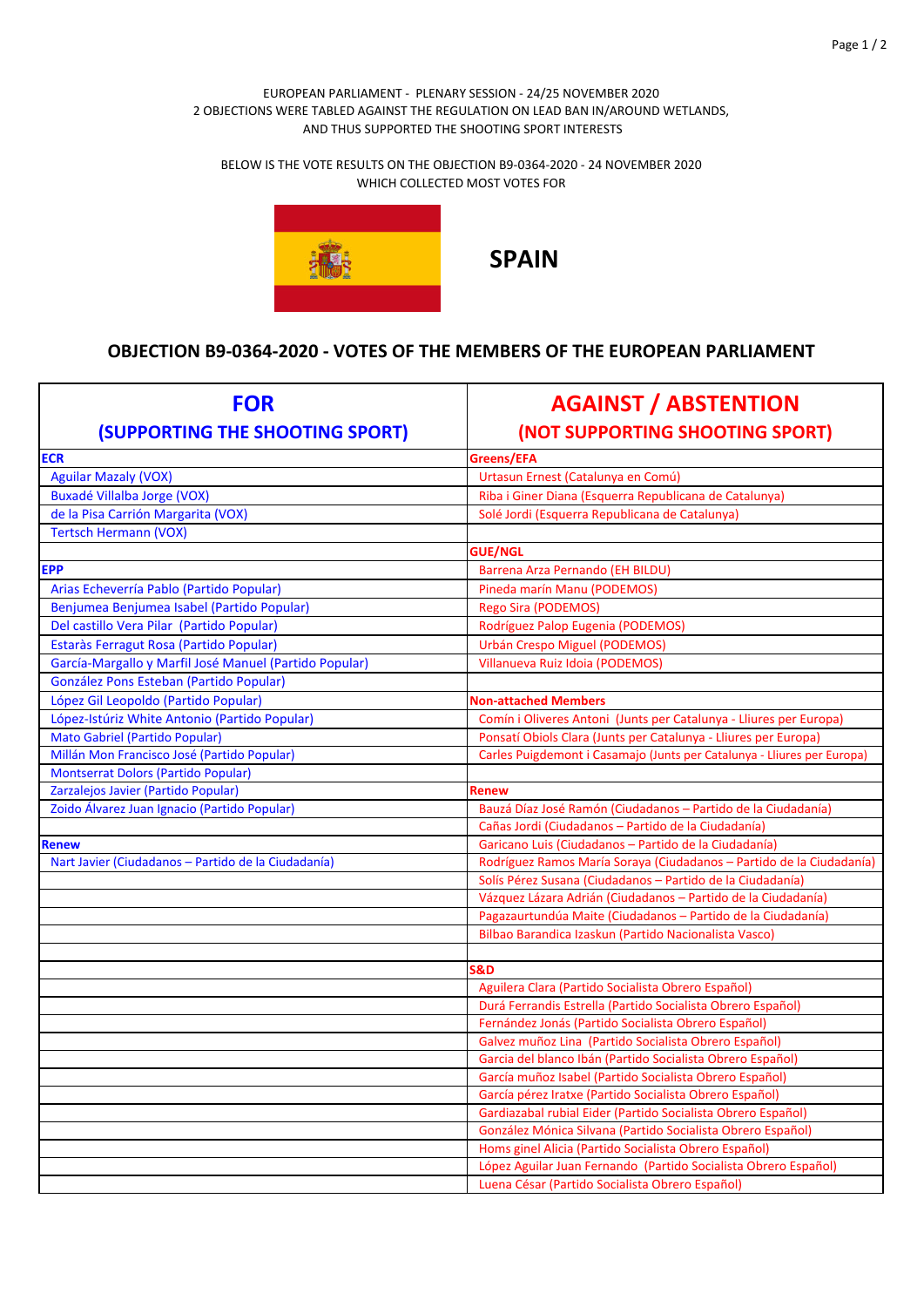BELOW IS THE VOTE RESULTS ON THE OBJECTION B9‐0364‐2020 ‐ 24 NOVEMBER 2020 WHICH COLLECTED MOST VOTES FOR



| <b>FOR</b><br>(SUPPORTING THE SHOOTING SPORT) | <b>AGAINST / ABSTENTION</b><br>(NOT SUPPORTING SHOOTING SPORT)         |
|-----------------------------------------------|------------------------------------------------------------------------|
|                                               | <b>S&amp;D</b>                                                         |
|                                               | Maestre Martín de Almagro Cristina (Partido Socialista Obrero Español) |
|                                               | Maldonado López Adriana (Partido Socialista Obrero Español)            |
|                                               | Moreno sánchez Javier (Partido Socialista Obrero Español)              |
|                                               | Rodríguez-Piñero Inma (Partido Socialista Obrero Español)              |
|                                               | Ros Sempere Marcos (Partido Socialista Obrero Español)                 |
|                                               | Ruiz Devesa Domènec (Partido Socialista Obrero Español)                |
|                                               | Sánchez Amor Nacho (Partido Socialista Obrero Español)                 |
|                                               | López Javi (Partido Socialista Obrero Español)                         |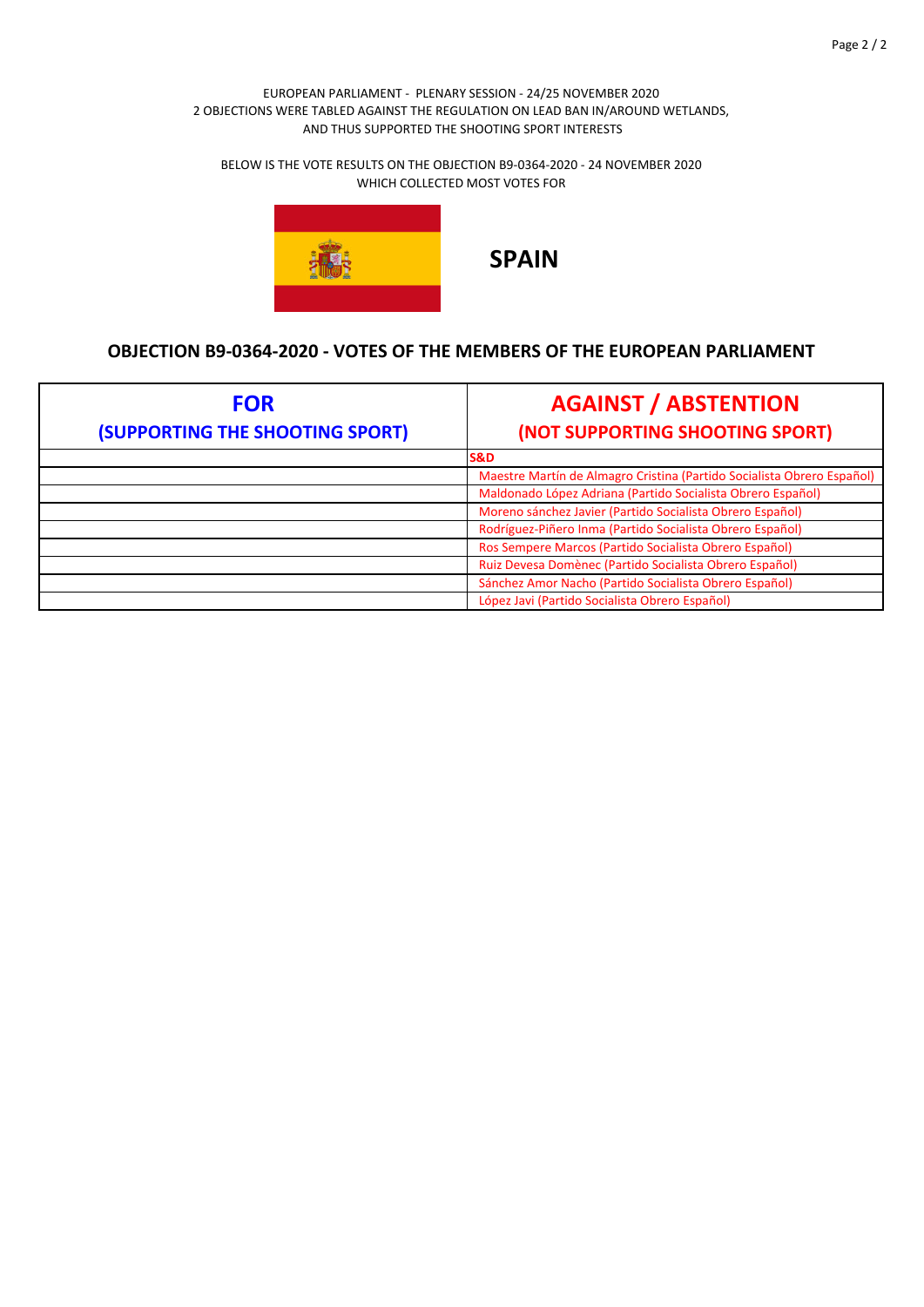BELOW IS THE VOTE RESULTS ON THE OBJECTION B9‐0364‐2020 ‐ 24 NOVEMBER 2020 WHICH COLLECTED MOST VOTES FOR



# **ESTONIA**

| <b>FOR</b><br>(SUPPORTING THE SHOOTING SPORT) | <b>AGAINST / ABSTENTION</b><br>(NOT SUPPORTING SHOOTING SPORT) |
|-----------------------------------------------|----------------------------------------------------------------|
| <b>EPP</b>                                    | Renew                                                          |
| <b>Terras Riho (Isamaa)</b>                   | Paet Urmas (Eesti Reformierakond)                              |
|                                               |                                                                |
| <b>Renew</b>                                  | <b>S&amp;D</b>                                                 |
| Ansip Andrus (Eesti Reformierakond)           | Kaljurand Marina (Sotsiaaldemokraatlik Erakond)                |
| Toom Yana (Eesti Keskerakond)                 | Mikser Sven (Sotsiaaldemokraatlik Erakond)                     |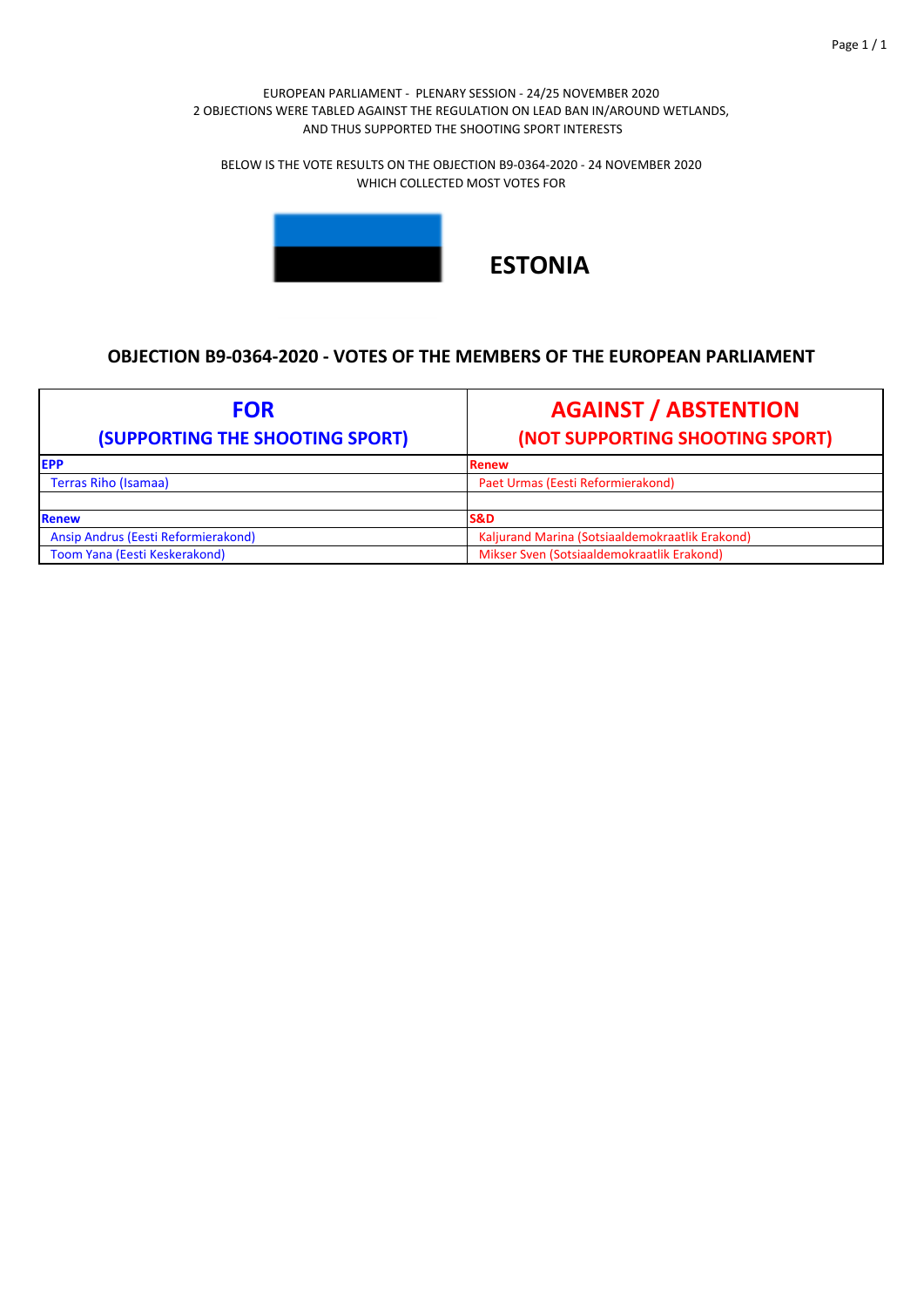BELOW IS THE VOTE RESULTS ON THE OBJECTION B9‐0364‐2020 ‐ 24 NOVEMBER 2020 WHICH COLLECTED MOST VOTES FOR



| <b>FOR</b><br>(SUPPORTING THE SHOOTING SPORT)                    | <b>AGAINST / ABSTENTION</b><br>(NOT SUPPORTING SHOOTING SPORT)   |
|------------------------------------------------------------------|------------------------------------------------------------------|
| <b>EPP</b>                                                       | <b>EPP</b>                                                       |
| Sarvamaa Petri (Kansallinen Kokoomus)                            | Pietikäinen Sirpa (Kansallinen Kokoomus)                         |
| Virkkunen Henna (Kansallinen Kokoomus)                           |                                                                  |
|                                                                  | Greens/EFA                                                       |
| ID                                                               | Alametsä Alviina (Vihreä liitto)                                 |
| Hakkarainen Teuvo (Perussuomalaiset)                             | Niinistö Ville (Vihreä liitto)                                   |
| Huhtasaari Laura (Perussuomalaiset)                              |                                                                  |
|                                                                  |                                                                  |
| <b>Renew</b>                                                     | <b>GUE/NGL</b>                                                   |
| Katainen Elsi (Suomen Keskusta)                                  | Modig Silvia (Vasemmistoliitto)                                  |
| Pekkarinen Mauri (Suomen Keskusta)                               |                                                                  |
| <b>Torvalds Nils (Suomen Keskusta)</b>                           |                                                                  |
|                                                                  |                                                                  |
| <b>S&amp;D</b>                                                   | <b>S&amp;D</b>                                                   |
| Heinäluoma Eero                                                  | Kumpula-Natri Miapetra                                           |
| (Suomen Sosialidemokraattinen Puolue/Finlands Socialdemokratiska | (Suomen Sosialidemokraattinen Puolue/Finlands Socialdemokratiska |
| Parti)                                                           | Parti)                                                           |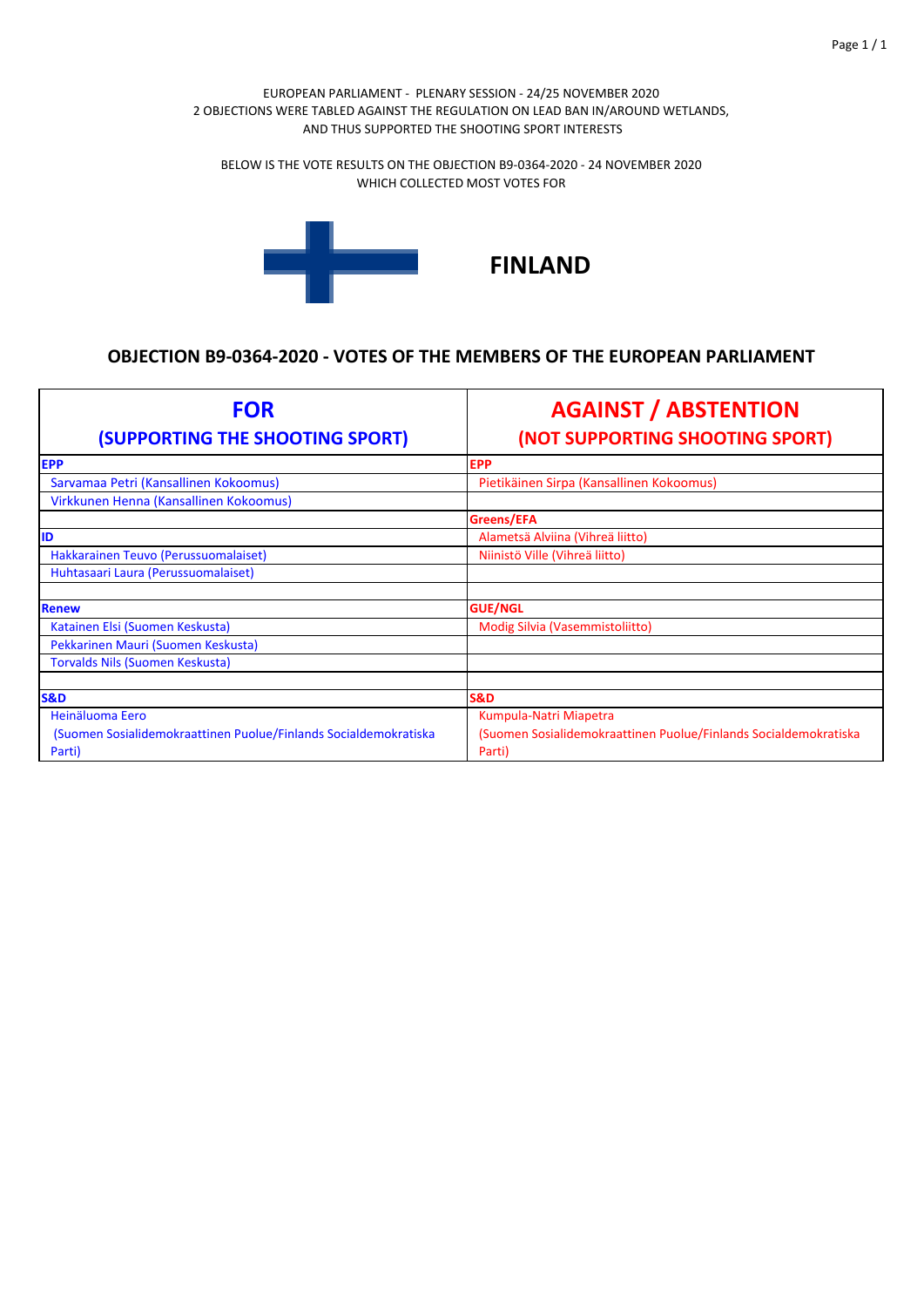BELOW IS THE VOTE RESULTS ON THE OBJECTION B9‐0364‐2020 ‐ 24 NOVEMBER 2020 WHICH COLLECTED MOST VOTES FOR



| <b>FOR</b>                                        | <b>AGAINST / ABSTENTION</b>                       |
|---------------------------------------------------|---------------------------------------------------|
| (SUPPORTING THE SHOOTING SPORT)                   | (NOT SUPPORTING SHOOTING SPORT)                   |
| <b>EPP</b>                                        | EPP                                               |
| Bellamy François-Xavier (Les Républicains)        | Colin-Oesterlé Nathalie (Les centristes)          |
| Danjean Arnaud (Les Républicains)                 | Evren Agnès (Les Républicains)                    |
| Didier Geoffroy (Les Républicains)                |                                                   |
| Hortefeux Brice (Les Républicains)                | Greens/EFA                                        |
| Morano Nadine (Les Républicains)                  | Alfonsi François (Régions et Peuples Solidaires)  |
| Sander Anne (Les Républicains)                    | Biteau Benoît (Europe Écologie)                   |
|                                                   | Carême Damien (Europe Écologie)                   |
| ID                                                | <b>Cormand David (Europe Écologie)</b>            |
| Androuët Mathilde (Rassemblement national)        | Delbos-corfield Gwendoline (Europe Écologie)      |
| <b>Bardella Jordan (Rassemblement national)</b>   | Delli Karima (Europe Écologie)                    |
| <b>Bay Nicolas (Rassemblement national)</b>       | Gruffat Claude (Europe Écologie)                  |
| <b>Bilde Dominique (Rassemblement national)</b>   | Jadot Yannick (Europe Écologie)                   |
| <b>Collard Gilbert (Rassemblement national)</b>   | Rivasi Michèle (Europe Écologie)                  |
| <b>Garraud Jean-Paul (Rassemblement national)</b> | Roose Caroline (Alliance Écologiste Indépendante) |
| <b>Griset Catherine (Rassemblement national)</b>  | Satouri Mounir (Europe Écologie)                  |
| Jalkh Jean-François (Rassemblement national)      | <b>Toussaint Marie (Europe Écologie)</b>          |
| Jamet France (Rassemblement national)             | Yenbou Salima (Europe Écologie)                   |
| Juvin Herve (Rassemblement national)              |                                                   |
| Lacapelle Jean-Lin (Rassemblement national)       | <b>GUE/NGL</b>                                    |
| Laporte Hélène (Rassemblement national)           | Aubry Manon (La France Insoumise)                 |
| Lebreton Gilles (Rassemblement national)          | <b>Bompard Manuel (La France Insoumise)</b>       |
| Lechanteux Julie (Rassemblement national)         | Chaibi Leila (La France Insoumise)                |
| <b>Mariani Thierry (Rassemblement national)</b>   | Maurel Emmanuel (La France Insoumise)             |
| Mélin Joëlle (Rassemblement national)             | Omarjee Younous (La France Insoumise)             |
| <b>Olivier Philippe (Rassemblement national)</b>  | Pelletier Anne-Sophie (La France Insoumise)       |
| Pirbakas Maxette (Rassemblement national)         |                                                   |
| Rivière Jérôme (Rassemblement national)           | ID                                                |
| Rougé André (Rassemblement national)              | Beigneux Aurelia (Rassemblement national)         |
|                                                   |                                                   |
|                                                   | Renew                                             |
|                                                   | Bijoux Stéphane (La République en marche)         |
|                                                   | <b>Boyer Gilles (Indépendant)</b>                 |
|                                                   | <b>Brunet Sylvie (Mouvement Démocrate)</b>        |
|                                                   | Canfin Pascal (Liste Renaissance)                 |
|                                                   | <b>Chabaud Catherine (Liste Renaissance)</b>      |
|                                                   | Cicurel Ilana (Liste Renaissance)                 |
|                                                   | Decerle Jérémy (Liste Renaissance)                |
|                                                   | <b>Durand Pascal (Liste Renaissance)</b>          |
|                                                   | Farreng Laurence (Mouvement Démocrate)            |
|                                                   | Gozi Sandro (Liste Renaissance)                   |
|                                                   | <b>Grudler Christophe (Mouvement Démocrate)</b>   |
|                                                   | <b>Guetta Bernard (Liste Renaissance)</b>         |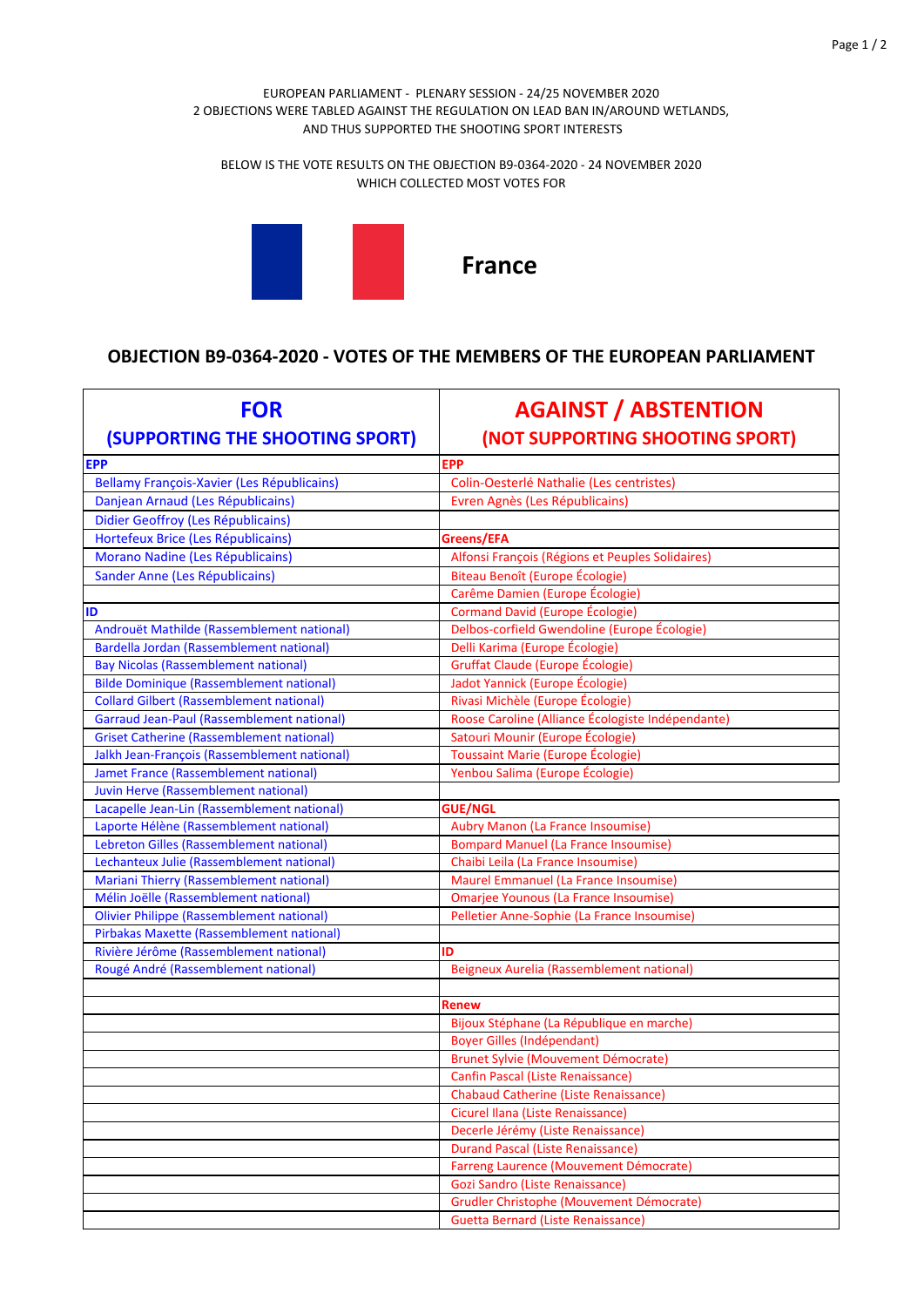BELOW IS THE VOTE RESULTS ON THE OBJECTION B9‐0364‐2020 ‐ 24 NOVEMBER 2020 WHICH COLLECTED MOST VOTES FOR



| <b>FOR</b><br>(SUPPORTING THE SHOOTING SPORT) | <b>AGAINST / ABSTENTION</b><br>(NOT SUPPORTING SHOOTING SPORT) |
|-----------------------------------------------|----------------------------------------------------------------|
|                                               | <b>Renew</b>                                                   |
|                                               | Hayer Valerie (La République en marche)                        |
|                                               | Karleskind Pierre (La République en marche)                    |
|                                               | Keller Fabienne (Agir - La Droite constructive)                |
|                                               | Loiseau Nathalie (La République en marche)                     |
|                                               | Riquet Dominique (Mouvement Radical Social-Libéral)            |
|                                               | Séjourné Stéphane (La République en marche)                    |
|                                               | Tolleret Irène (Liste Renaissance)                             |
|                                               | Trillet-Lenoir Véronique (Liste Renaissance)                   |
|                                               | Vedrenne Marie-Pierre (Mouvement Démocrate)                    |
|                                               | Yon-Courtin Stéphanie -                                        |
|                                               | Zacharopoulou Chrysoula (La République en marche)              |
|                                               |                                                                |
|                                               | <b>S&amp;D</b>                                                 |
|                                               | Andrieu Eric (Parti socialiste)                                |
|                                               | Glucksmann Raphaël (Place publique)                            |
|                                               | Guillaume Sylvie (Parti socialiste)                            |
|                                               | Lalucq Aurore (Place publique)                                 |
|                                               | Larrouturou Pierre (Nouvelle Donne)                            |
|                                               | Mebarek Nora (Parti socialiste)                                |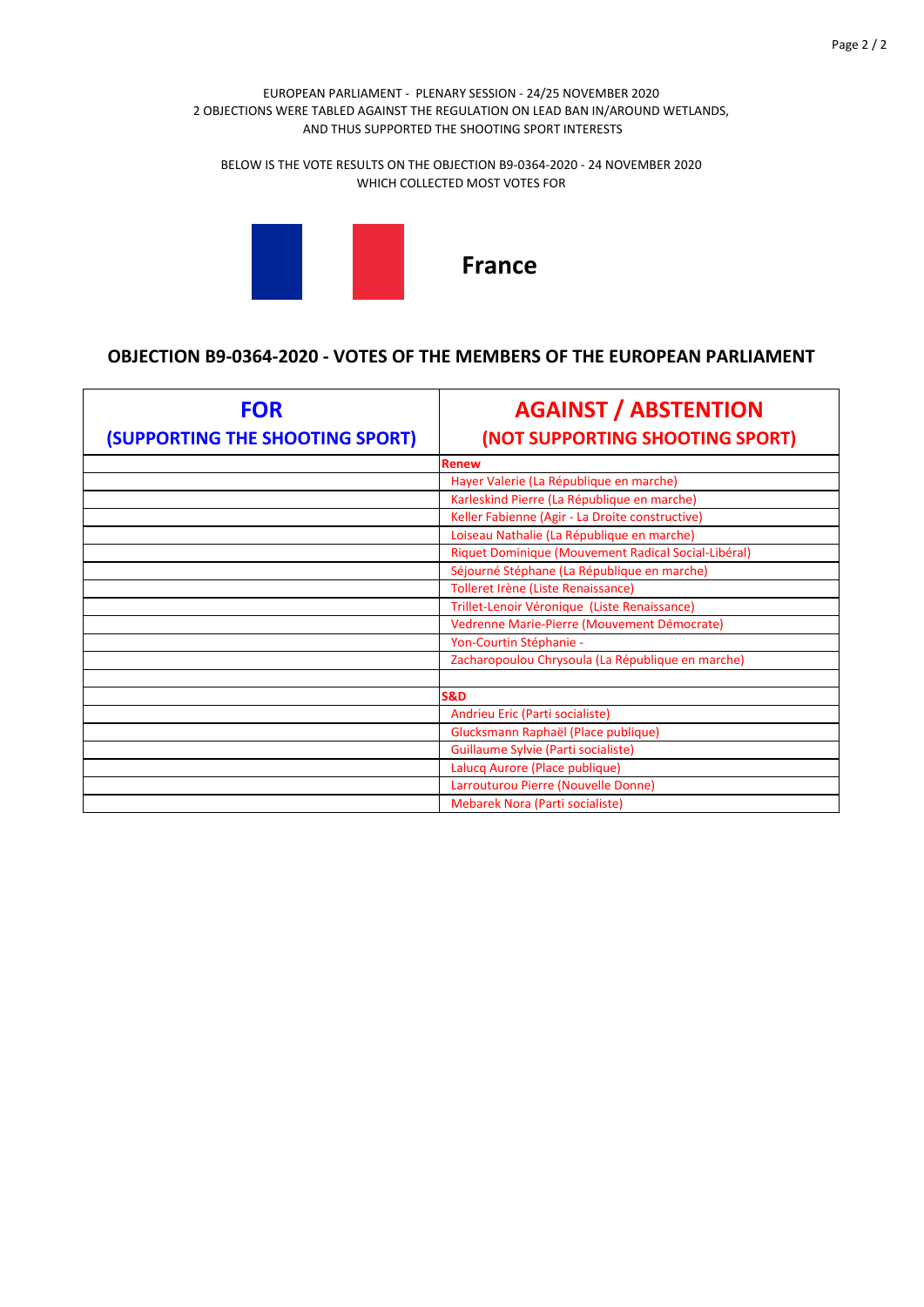BELOW IS THE VOTE RESULTS ON THE OBJECTION B9‐0364‐2020 ‐ 24 NOVEMBER 2020 WHICH COLLECTED MOST VOTES FOR



| <b>FOR</b><br>(SUPPORTING THE SHOOTING SPORT)     | <b>AGAINST / ABSTENTION</b><br>(NOT SUPPORTING SHOOTING SPORT) |
|---------------------------------------------------|----------------------------------------------------------------|
| <b>EPP</b>                                        | <b>ECR</b>                                                     |
| Asimakopoulou Anna-Michelle (Nea Demokratia)      | Fragkos Emmanouil (Elliniki Lusi-Greek Solution)               |
| Kefalogiannis Manolis (Nea Demokratia)            |                                                                |
| Meimarakis Vangelis (Nea Demokratia)              | <b>EPP</b>                                                     |
| Spyraki Maria (Nea Demokratia)                    | Kympouropoulos Stelios (Nea Demokratia)                        |
| Vozemberg-Vrionidi Elissavet (Nea Demokratia)     | Kyrtsos Georgios (Nea Demokratia)                              |
| Zagorakis Theodoros (Nea Demokratia)              |                                                                |
|                                                   | <b>GUE/NGL</b>                                                 |
| <b>Non-attached Members</b>                       | Arvanitis Konstantinos (Coalition of the Radical Left)         |
| Lagos Ioannis (Popular Association - Golden Dawn) | Georgoulis Alexis (Coalition of the Radical Left)              |
|                                                   | Kokkalis Petros (Coalition of the Radical Left)                |
|                                                   | Kouloglou Stelios (Coalition of the Radical Left)              |
|                                                   | Kountoura Elena (Coalition of the Radical Left)                |
|                                                   | Papadimoulis Dimitrios (Coalition of the Radical Left)         |
|                                                   |                                                                |
|                                                   | <b>Non-attached Members</b>                                    |
|                                                   | Nikolaou-alavanos Lefteris (Communist Party of Greece)         |
|                                                   | Papadakis Kostas (Communist Party of Greece)                   |
|                                                   |                                                                |
|                                                   | <b>S&amp;D</b>                                                 |
|                                                   | Androulakis Nikos (PASOK-KINAL)                                |
|                                                   | Kaili Eva (Panhellenic Socialist Movement - Olive Tree)        |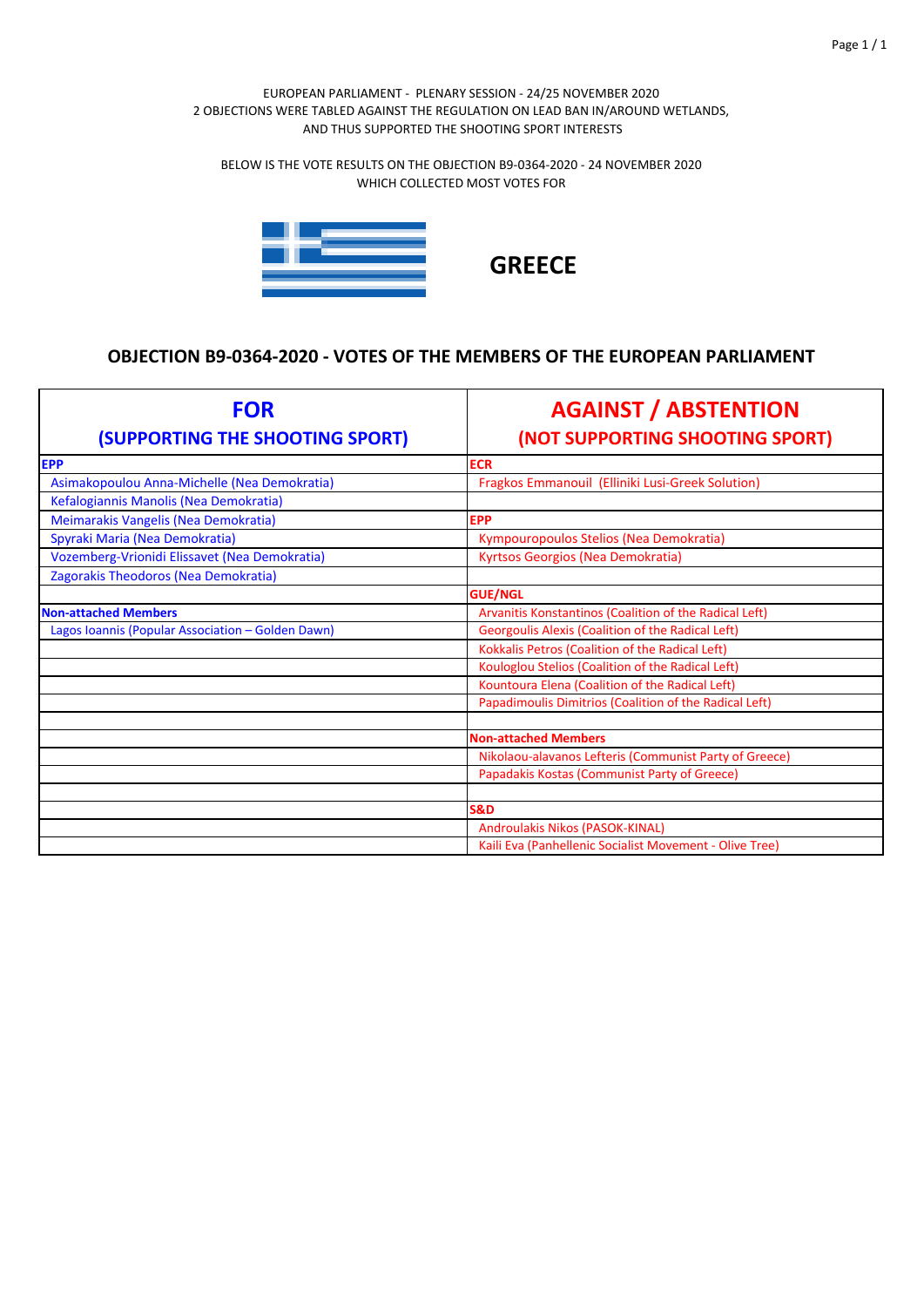BELOW IS THE VOTE RESULTS ON THE OBJECTION B9‐0364‐2020 ‐ 24 NOVEMBER 2020 WHICH COLLECTED MOST VOTES FOR



# **HUNGARY**

| <b>FOR</b><br>(SUPPORTING THE SHOOTING SPORT)                                  | <b>AGAINST / ABSTENTION</b><br><b>(NOT SUPPORTING</b><br><b>SHOOTING SPORT)</b> |
|--------------------------------------------------------------------------------|---------------------------------------------------------------------------------|
| <b>EPP</b>                                                                     | <b>Renew</b>                                                                    |
| Bocskor Andrea (Fidesz-Magyar Polgári Szövetség-Kereszténydemokrata Néppárt)   | <b>Cseh Katalin (Momentum)</b>                                                  |
| Deli Andor (Fidesz-Magyar Polgári Szövetség-Kereszténydemokrata Néppárt)       | Donáth Anna Julia (Momentum)                                                    |
| Deutsch Tamás (Fidesz-Magyar Polgári Szövetség-Kereszténydemokrata Néppárt)    |                                                                                 |
| Gál Kinga (Fidesz-Magyar Polgári Szövetség-Kereszténydemokrata Néppárt)        | <b>S&amp;D</b>                                                                  |
| Győri Enikő (Fidesz-Magyar Polgári Szövetség-Kereszténydemokrata Néppárt)      | Ara-Kovács Attila (Demokratikus Koalíció)                                       |
| Gyürk András (Fidesz-Magyar Polgári Szövetség-Kereszténydemokrata Néppárt)     | Dobrev Klára (Demokratikus Koalíció)                                            |
| Hidvéghi Balázs (Fidesz-Magyar Polgári Szövetség-Kereszténydemokrata Néppárt)  | Molnár Csaba (Demokratikus Koalíció)                                            |
| Hölvényi György (Kereszténydemokrata Néppárt)                                  | Rónai Sándor (Demokratikus Koalíció)                                            |
| Járóka Lívia (Fidesz-Magyar Polgári Szövetség-Kereszténydemokrata Néppárt)     | Ujhelyi István (Magyar Szocialista Párt)                                        |
| Kósa Ádám (Fidesz-Magyar Polgári Szövetség-Kereszténydemokrata Néppárt)        |                                                                                 |
| Szájer József (Fidesz-Magyar Polgári Szövetség-Kereszténydemokrata Néppárt)    |                                                                                 |
| Tóth Edina (Fidesz-Magyar Polgári Szövetség-Kereszténydemokrata Néppárt)       |                                                                                 |
| Trócsányi László (Fidesz-Magyar Polgári Szövetség-Kereszténydemokrata Néppárt) |                                                                                 |
|                                                                                |                                                                                 |
| <b>Non-attached Members</b>                                                    |                                                                                 |
| Gyöngyösi Márton (Jobbik Magyarországért Mozgalom)                             |                                                                                 |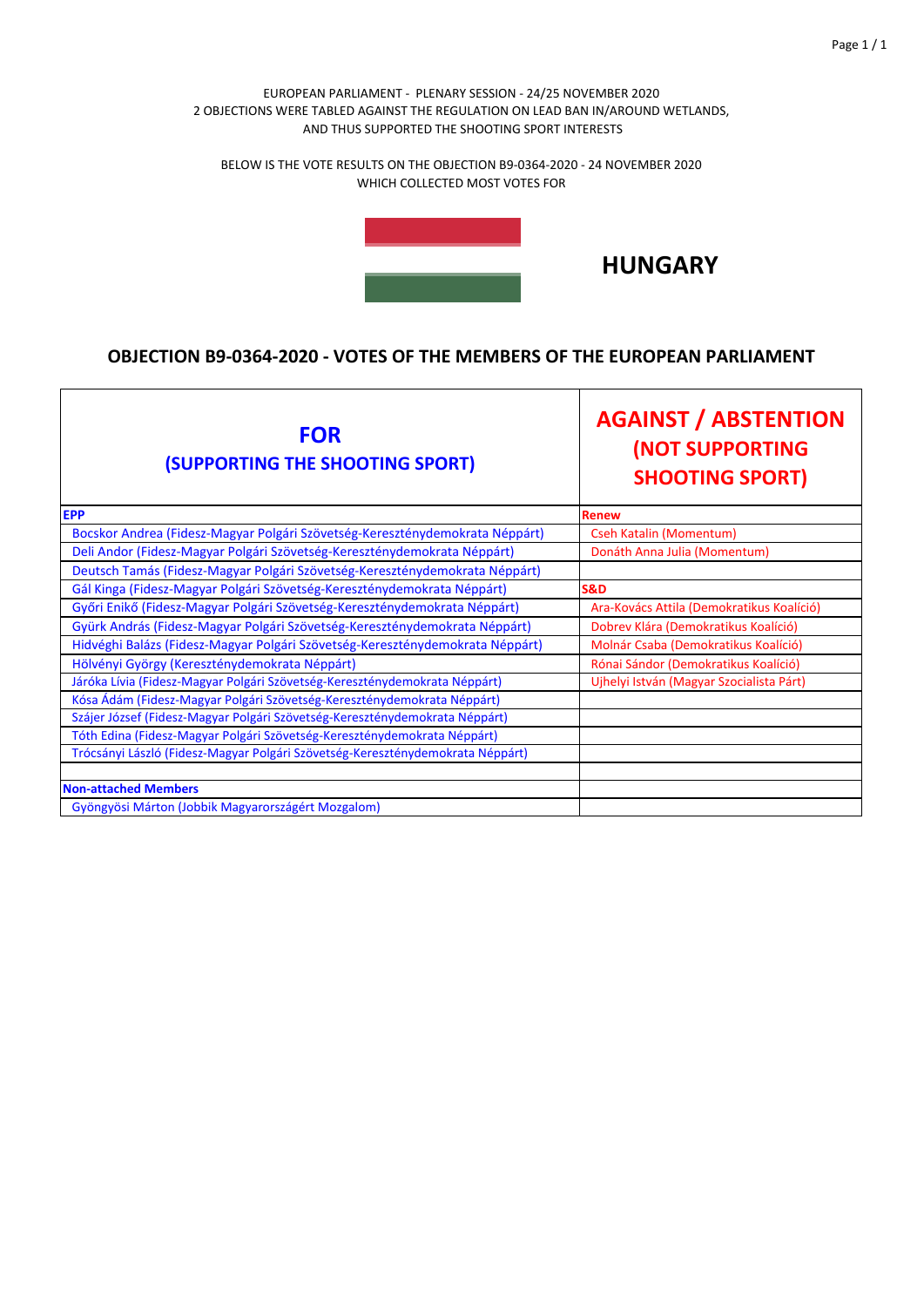BELOW IS THE VOTE RESULTS ON THE OBJECTION B9‐0364‐2020 ‐ 24 NOVEMBER 2020 WHICH COLLECTED MOST VOTES FOR



**IRELAND**

| <b>FOR</b><br>(SUPPORTING THE SHOOTING SPORT) | <b>AGAINST / ABSTENTION</b><br>(NOT SUPPORTING SHOOTING SPORT) |
|-----------------------------------------------|----------------------------------------------------------------|
| <b>GUE/NGL</b>                                | <b>EPP</b>                                                     |
| Macmanus Chris (Sinn Féin)                    | Clune Deirdre (Fine Gael Party)                                |
|                                               | <b>Fitzgerald Frances (Fine Gael Party)</b>                    |
| <b>Renew</b>                                  | Kelly Seán (Fine Gael Party)                                   |
| Kelleher Billy (Fianna Fáil Party)            | Markey Colm (Fine Gael Party)                                  |
|                                               | <b>Walsh Maria (Fine Gael Party)</b>                           |
|                                               |                                                                |
|                                               | Greens/EFA                                                     |
|                                               | Cuffe Ciarán (Green Party)                                     |
|                                               | O'Sullivan Grace (Green Party)                                 |
|                                               |                                                                |
|                                               | <b>GUE/NGL</b>                                                 |
|                                               | <b>Daly Clare (Independent)</b>                                |
|                                               | Flanagan Luke Ming (Independent)                               |
|                                               | <b>Wallace Mick (Independents for change)</b>                  |
|                                               |                                                                |
|                                               | <b>Renew</b>                                                   |
|                                               | Andrews Barry (Fianna Fáil Party)                              |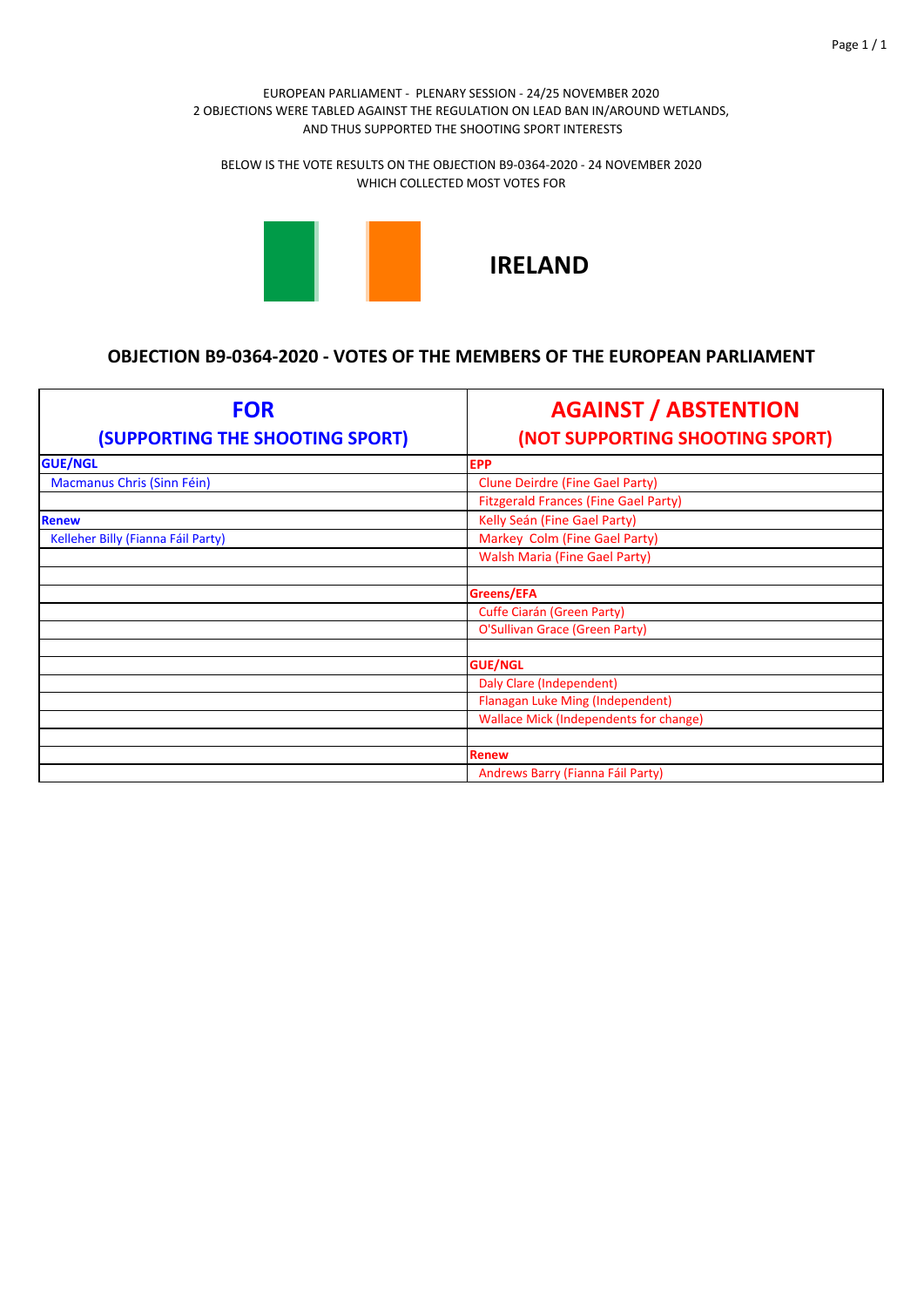BELOW IS THE VOTE RESULTS ON THE OBJECTION B9‐0364‐2020 ‐ 24 NOVEMBER 2020 WHICH COLLECTED MOST VOTES FOR



| <b>FOR</b><br>(SUPPORTING THE SHOOTING SPORT)          | <b>AGAINST / ABSTENTION</b><br>(NOT SUPPORTING SHOOTING SPORT) |
|--------------------------------------------------------|----------------------------------------------------------------|
| <b>ECR</b>                                             | <b>Non-attached Members</b>                                    |
| Berlato Sergio (Fratelli d'Italia)                     | Adinolfi Isabella (Movimento 5 Stelle)                         |
| Fidanza Carlo (Fratelli d'Italia)                      | Beghin Tiziana (Movimento 5 Stelle)                            |
| Fiocchi Pietro (Fratelli d'Italia)                     | Castaldo Fabio Massimo (Movimento 5 Stelle)                    |
| Fitto Raffaele (Fratelli d'Italia)                     | Corrao Ignazio (Movimento 5 Stelle)                            |
| Procaccini Nicola (Fratelli d'Italia)                  | D'amato Rosa (Movimento 5 Stelle)                              |
| Stancanelli Raffaele (Fratelli d'Italia)               | Evi Eleonora (Movimento 5 Stelle)                              |
|                                                        | Ferrara Laura (Movimento 5 Stelle)                             |
| <b>EPP</b>                                             | <b>Furore Mario (Movimento 5 Stelle)</b>                       |
| Berlusconi Silvio (Forza Italia)                       | Gemma Chiara (Movimento 5 Stelle)                              |
| De Meo Salvatore (Forza Italia)                        | Giarrusso Dino (Movimento 5 Stelle)                            |
| Dorfmann Herbert (Südtiroler Volkspartei)              | Pedicini Piernicola (Movimento 5 Stelle)                       |
| Martusciello Fulvio (Forza Italia)                     | Pignedoli Sabrina (Movimento 5 Stelle)                         |
| Milazzo Giuseppe (Forza Italia)                        | Rondinelli Daniela (Movimento 5 Stelle)                        |
| Patriciello Aldo (Forza Italia)                        | Zullo Marco (Movimento 5 Stelle)                               |
| Salini Massimiliano (Forza Italia)                     |                                                                |
| Tajani Antonio (Forza Italia)                          | S&D                                                            |
|                                                        | <b>Bartolo Pietro (Partito Democratico)</b>                    |
| ID                                                     | Benifei Brando (Partito Democratico)                           |
| Adinolfi Matteo (Lega)                                 | Bonafè Simona (Partito Democratico)                            |
| <b>Baldassarre Simona (Lega)</b>                       | Chinnici Caterina (Partito Democratico)                        |
| <b>Basso Alessandra (Lega)</b>                         | Cozzolino Andrea (Partito Democratico)                         |
| <b>Bizzotto Mara (Lega)</b>                            | Gualmini Elisabetta (Partito Democratico)                      |
| Bonfrisco Anna (Lega)                                  | Majorino Pierfrancesco (Partito Democratico)                   |
| <b>Borchia Paolo (Lega)</b>                            | Moretti Alessandra (Partito Democratico)                       |
| Campomenosi Marco (Lega)                               | Picierno Pina (Partito Democratico)                            |
| Casanova Massimo (Lega)                                | Pisapia Giuliano (Partito Democratico)                         |
| Ceccardi Susanna (Lega)                                | Roberti Franco (Partito Democratico)                           |
| Ciocca Angelo (Lega)                                   | Smeriglio Massimiliano (Partito Democratico)                   |
| Conte Rosanna (Lega)                                   | Tinagli Irene (Partito Democratico)                            |
| Da re Gianantonio (Lega)                               | Toia Patrizia (Partito Democratico)                            |
| Donato Francesca (Lega)                                |                                                                |
| <b>Dreosto Marco (Lega)</b>                            |                                                                |
| <b>Gancia Gianna (Lega)</b>                            |                                                                |
| <b>Grant Valentino (Lega)</b>                          |                                                                |
| Lancini Danilo Oscar (Lega)                            |                                                                |
| Lizzi Elena (Lega)                                     |                                                                |
| Panza Alessandro (Lega)                                |                                                                |
| Regimenti Luisa (Lega)<br>Rinaldi Antonio Maria (Lega) |                                                                |
| Sardone Silvia (Lega)                                  |                                                                |
| Sofo Vincenzo (Lega)                                   |                                                                |
|                                                        |                                                                |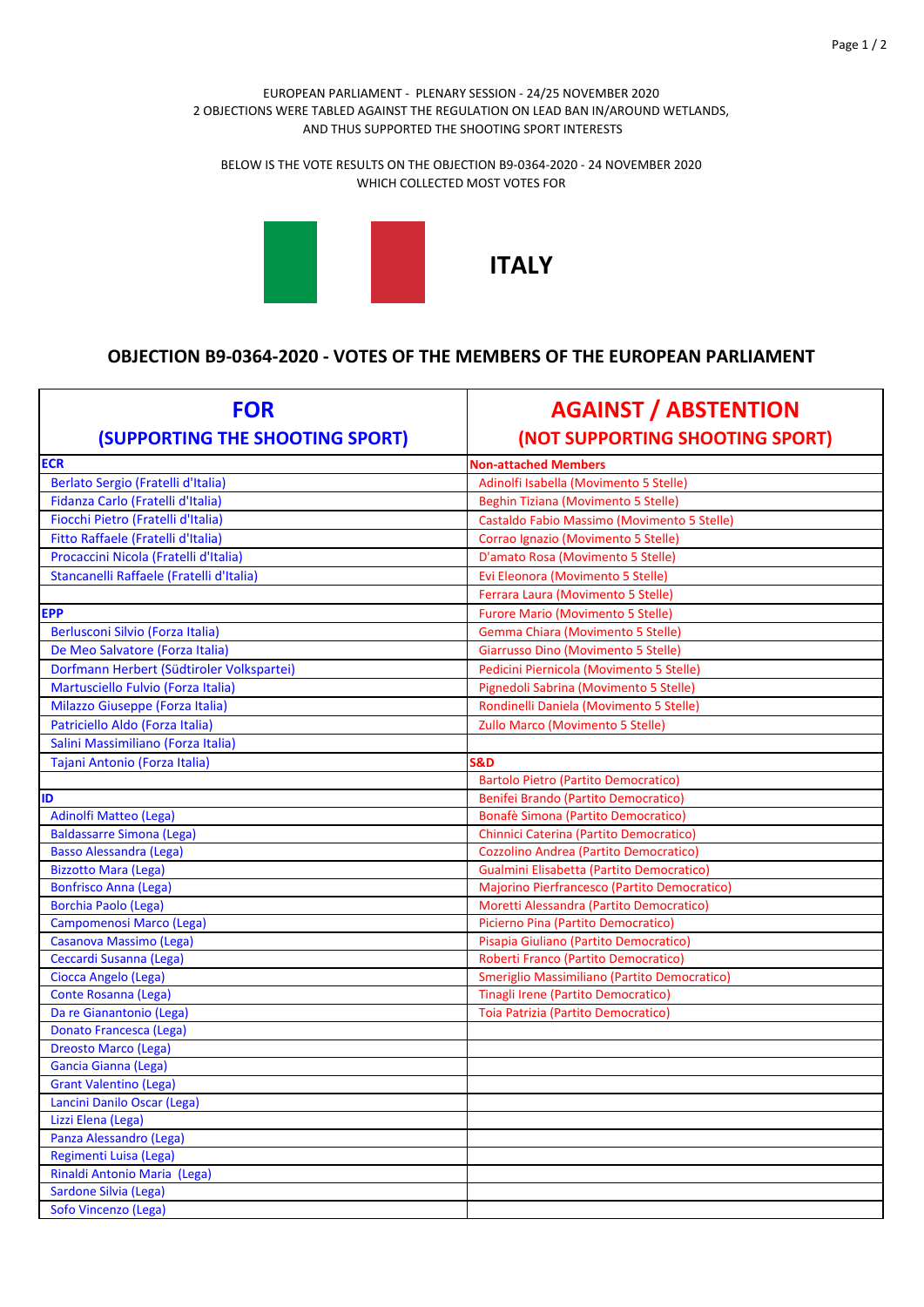BELOW IS THE VOTE RESULTS ON THE OBJECTION B9‐0364‐2020 ‐ 24 NOVEMBER 2020 WHICH COLLECTED MOST VOTES FOR



| <b>FOR</b><br>(SUPPORTING THE SHOOTING SPORT) | <b>AGAINST / ABSTENTION</b><br>(NOT SUPPORTING SHOOTING SPORT) |
|-----------------------------------------------|----------------------------------------------------------------|
| ID                                            |                                                                |
| <b>Tardino Annalisa (Lega)</b>                |                                                                |
| Tovaglieri Isabella (Lega)                    |                                                                |
| Vuolo Lucia (Lega)                            |                                                                |
| Zambelli Stefania (Lega)                      |                                                                |
| Zanni Marco (Lega)                            |                                                                |
| <b>Non-attached Members</b>                   |                                                                |
| Caroppo Andrea (Lega)                         |                                                                |
|                                               |                                                                |
| <b>Renew</b>                                  |                                                                |
| Danti Nicola (Partito Democratico)            |                                                                |
|                                               |                                                                |
| <b>S&amp;D</b>                                |                                                                |
| Calenda Carlo (Partito Democratico)           |                                                                |
| De Castro Paolo (Partito Democratico)         |                                                                |
| Ferrandino Giuseppe (Partito Democratico)     |                                                                |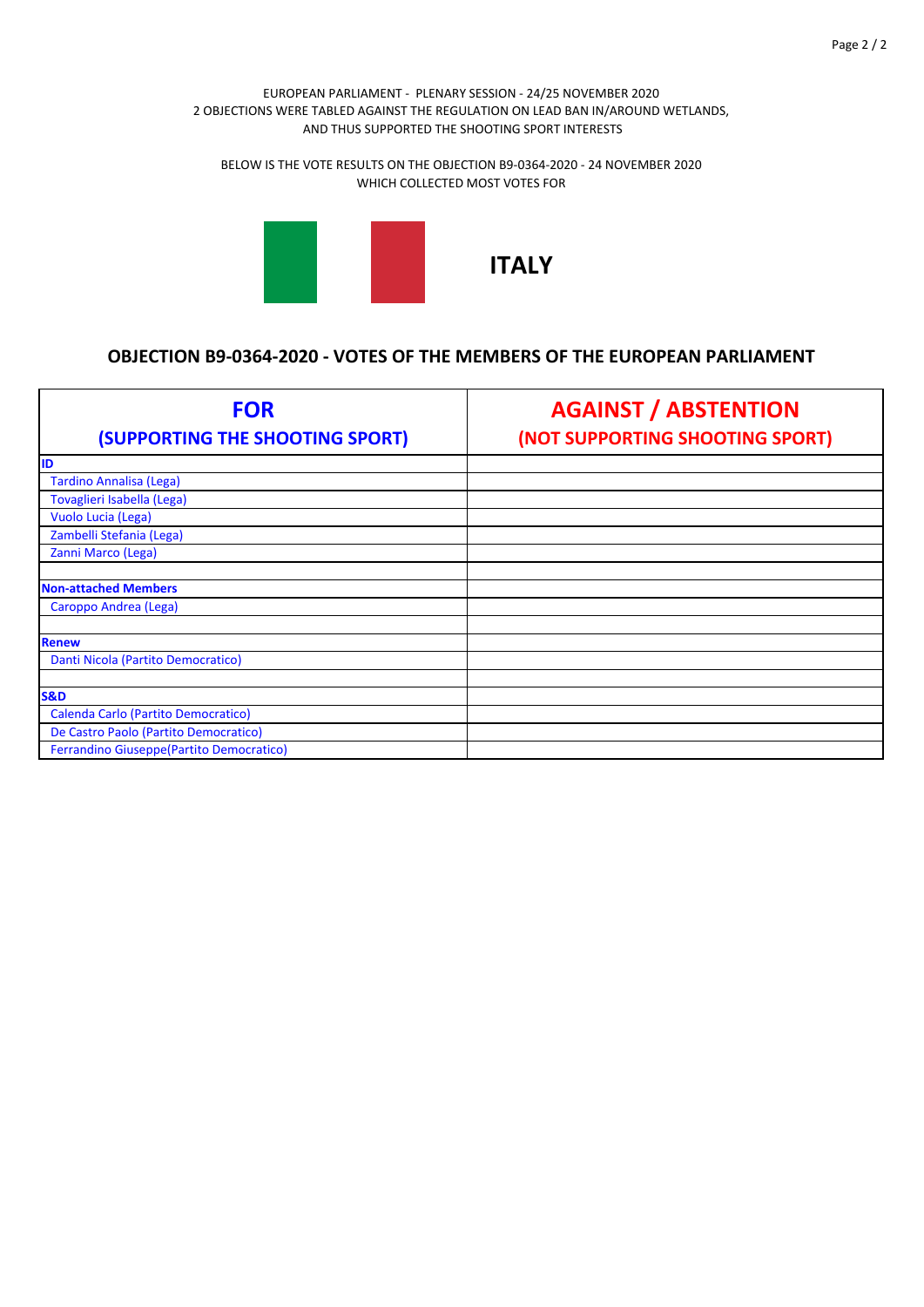BELOW IS THE VOTE RESULTS ON THE OBJECTION B9‐0364‐2020 ‐ 24 NOVEMBER 2020 WHICH COLLECTED MOST VOTES FOR



# **LATVIA**

| <b>FOR</b><br>(SUPPORTING THE SHOOTING SPORT) | <b>AGAINST / ABSTENTION</b><br>(NOT SUPPORTING SHOOTING SPORT)                      |
|-----------------------------------------------|-------------------------------------------------------------------------------------|
| <b>EPP</b>                                    | <b>ECR</b>                                                                          |
| Kalniete Sandra (Partija "VIENOTĪBA")         |                                                                                     |
|                                               | Melbārde Dace<br>(Nacionālā apvienība "Visu Latvijai!"-"Tēvzemei un Brīvībai/LNNK") |
|                                               | <b>Zīle Roberts</b>                                                                 |
|                                               | (Nacionālā apvienība "Visu Latvijai!"-"Tēvzemei un Brīvībai/LNNK")                  |
|                                               |                                                                                     |
|                                               | <b>EPP</b>                                                                          |
|                                               | Vaidere Inese (Partija "VIENOTĪBA")                                                 |
|                                               |                                                                                     |
|                                               | Greens/EFA                                                                          |
|                                               | Ždanoka Tatjana (Latvijas Krievu savienība)                                         |
|                                               |                                                                                     |
|                                               | <b>Renew</b>                                                                        |
|                                               | ljabs Ivars (Attīstībai/Par!)                                                       |
|                                               |                                                                                     |
|                                               | <b>S&amp;D</b>                                                                      |
|                                               | Ameriks Andris ("Saskaņa" sociāldemokrātiskā partija)                               |
|                                               | Ušakovs Nils ("Saskaņa" sociāldemokrātiskā partija)                                 |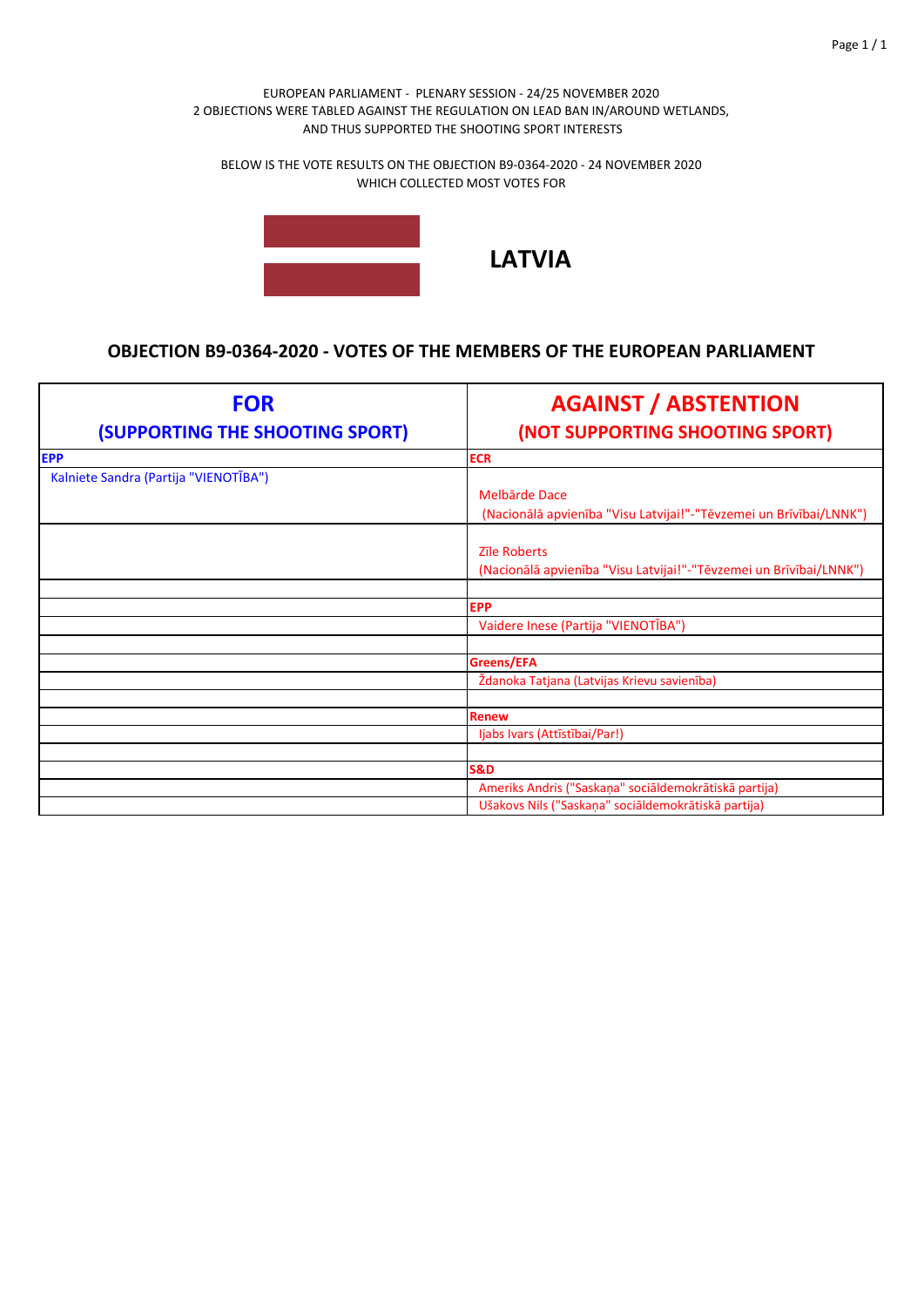BELOW IS THE VOTE RESULTS ON THE OBJECTION B9‐0364‐2020 ‐ 24 NOVEMBER 2020 WHICH COLLECTED MOST VOTES FOR



**Lithuania**

| <b>FOR</b><br>(SUPPORTING THE SHOOTING SPORT)                           | <b>AGAINST / ABSTENTION</b><br>(NOT SUPPORTING SHOOTING SPORT) |
|-------------------------------------------------------------------------|----------------------------------------------------------------|
| <b>ECR</b>                                                              | Greens/EFA                                                     |
| Tomaševski Valdemar (Lietuvos lenkų rinkimų akcija – Krikščioniškų šeim | Jakeliūnas Stasys (Lietuvos valstiečių ir žaliųjų sąjunga)     |
|                                                                         | Ropė Bronis (Lietuvos valstiečių ir žaliųjų sąjunga)           |
| <b>EPP</b>                                                              |                                                                |
| Juknevičienė Rasa (Tėvynės sąjunga-Lietuvos krikščionys demokratai)     | <b>Renew</b>                                                   |
| Kubilius Andrius (Tėvynės sąjunga-Lietuvos krikščionys demokratai)      | Auštrevičius Petras (Lietuvos Respublikos liberalų sąjūdis)    |
| Maldeikienė Aušra(Independent)                                          | Uspaskich Viktor (Darbo partija)                               |
| Mažylis Liudas (Tėvynės sąjunga-Lietuvos krikščionys demokratai)        |                                                                |
|                                                                         | <b>S&amp;D</b>                                                 |
| <b>S&amp;D</b>                                                          | Blinkevičiūtė Vilija (Lietuvos socialdemokratų partija)        |
| Olekas Juozas (Lietuvos socialdemokratų partija)                        |                                                                |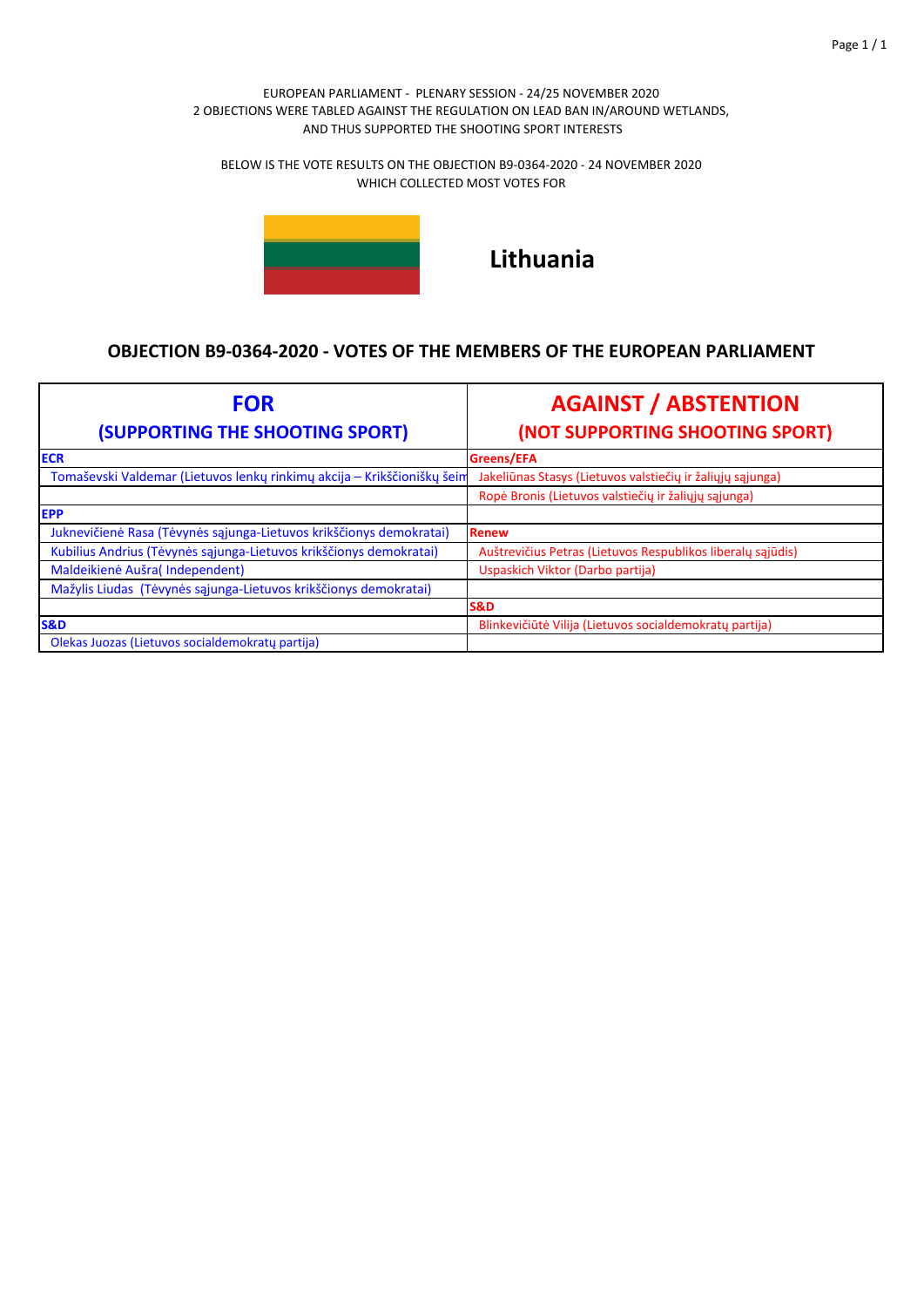BELOW IS THE VOTE RESULTS ON THE OBJECTION B9‐0364‐2020 ‐ 24 NOVEMBER 2020 WHICH COLLECTED MOST VOTES FOR



# **Luxembourg**

| <b>FOR</b>                      | <b>AGAINST / ABSTENTION</b>                                |
|---------------------------------|------------------------------------------------------------|
| (SUPPORTING THE SHOOTING SPORT) | (NOT SUPPORTING SHOOTING SPORT)                            |
|                                 | <b>EPP</b>                                                 |
|                                 | Hansen Christophe (Parti chrétien social luxembourgeois)   |
|                                 | Wiseler-Lima Isabel (Parti chrétien social luxembourgeois) |
|                                 |                                                            |
|                                 | Greens/EFA                                                 |
|                                 | Metz Tilly (Déi Gréng - Les Verts)                         |
|                                 |                                                            |
|                                 | <b>Renew</b>                                               |
|                                 | Goerens Charles (Parti démocratique)                       |
|                                 | Semedo Monica (Parti démocratique)                         |
|                                 |                                                            |
|                                 | <b>S&amp;D</b>                                             |
|                                 | Angel Marc (Parti ouvrier socialiste luxembourgeois)       |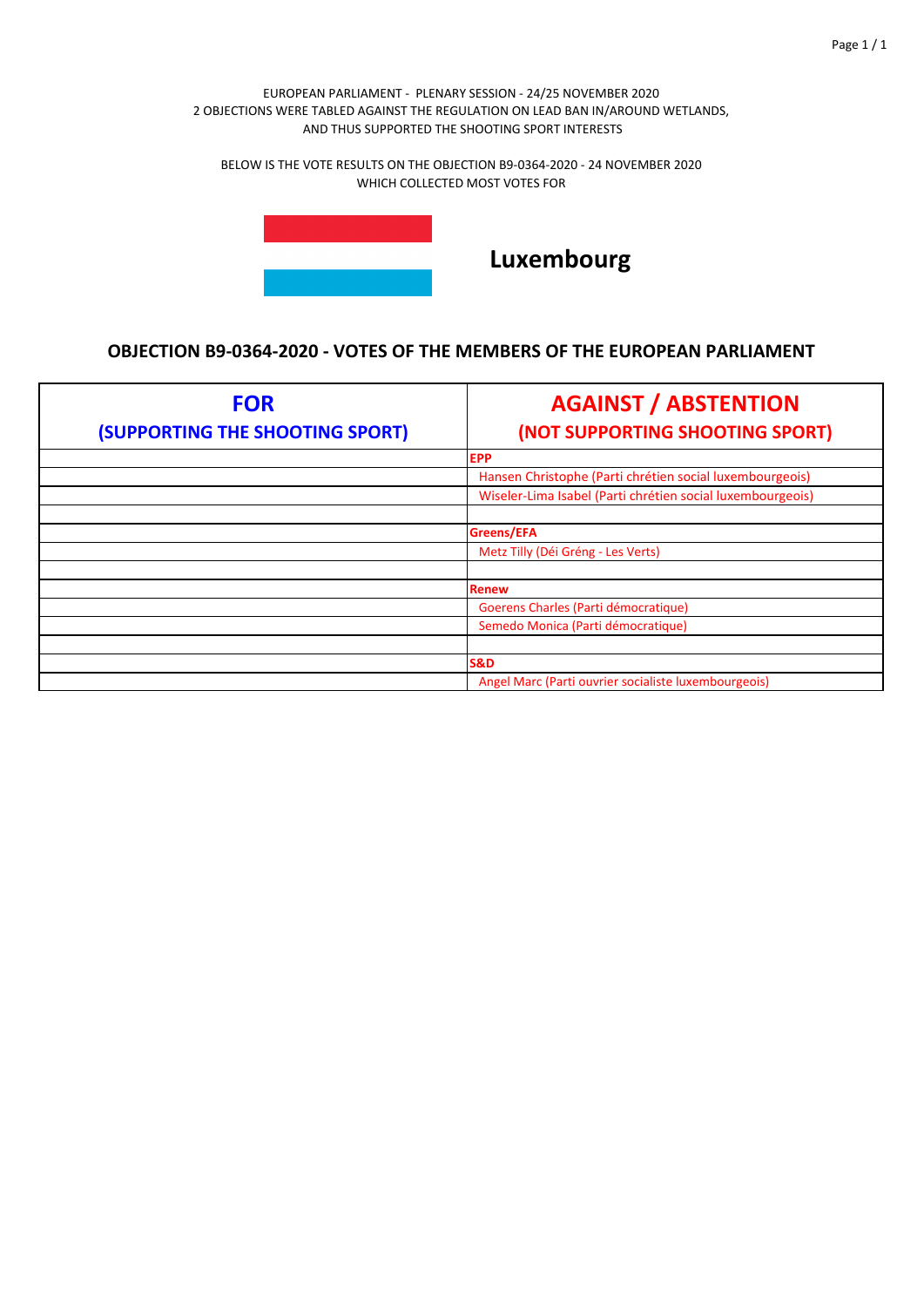BELOW IS THE VOTE RESULTS ON THE OBJECTION B9‐0364‐2020 ‐ 24 NOVEMBER 2020 WHICH COLLECTED MOST VOTES FOR



| <b>FOR</b><br>(SUPPORTING THE SHOOTING SPORT) | <b>AGAINST / ABSTENTION</b><br>(NOT SUPPORTING SHOOTING SPORT) |
|-----------------------------------------------|----------------------------------------------------------------|
| <b>EPP</b>                                    |                                                                |
| Casa David (Partit Nazzjonalista)             |                                                                |
| Metsola Roberta (Partit Nazzjonalista)        |                                                                |
|                                               |                                                                |
| <b>S&amp;D</b>                                |                                                                |
| Agius Saliba Alex (Partit Laburista)          |                                                                |
| Cutajar Josianne (Partit Laburista)           |                                                                |
| <b>Engerer Cyrus (Partit Laburista)</b>       |                                                                |
| Sant Alfred (Partit Laburista)                |                                                                |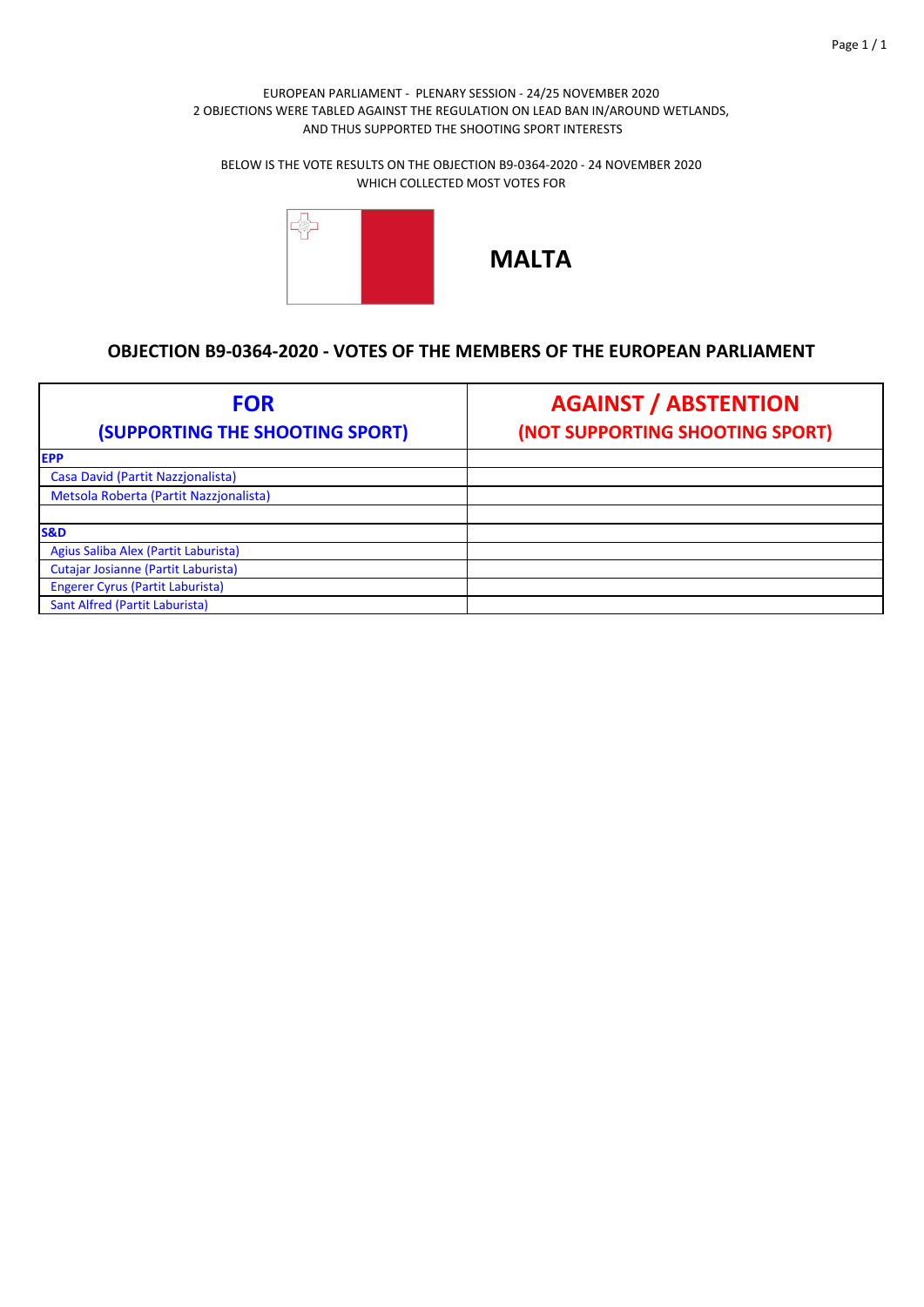BELOW IS THE VOTE RESULTS ON THE OBJECTION B9‐0364‐2020 ‐ 24 NOVEMBER 2020 WHICH COLLECTED MOST VOTES FOR



# **NETHERLANDS**

| <b>FOR</b>                                           | <b>AGAINST / ABSTENTION</b>                                     |
|------------------------------------------------------|-----------------------------------------------------------------|
| <b>(SUPPORTING THE SHOOTING SPORT)</b>               | (NOT SUPPORTING SHOOTING SPORT)                                 |
| <b>ECR</b>                                           | <b>EPP</b>                                                      |
| Eppink Derk Jan (Forum voor Democratie)              | Berendsen Tom (Christen Democratisch Appèl)                     |
| Rooken Rob (Forum voor Democratie)                   | De Lange Esther (Christen Democratisch Appèl)                   |
| Roos Robert (Forum voor Democratie)                  | Lenaers Jeroen (Christen Democratisch Appèl)                    |
| Ruissen Bert-Jan (Staatkundig Gereformeerde Partij)  | <b>Manders Antonius (50 PLUS)</b>                               |
|                                                      | Van Dalen Peter (ChristenUnie)                                  |
| <b>EPP</b>                                           |                                                                 |
| Schreijer-Pierik Annie (Christen Democratisch Appèl) | Greens/EFA                                                      |
|                                                      | <b>Eickhout Bas (GroenLinks)</b>                                |
| <b>Non-attached Members</b>                          | <b>Strik Tineke (GroenLinks)</b>                                |
| Rookmaker Dorien (GO Realisme & Daadkracht)          | Van Sparrentak Kim (GroenLinks)                                 |
|                                                      |                                                                 |
|                                                      | <b>GUE/NGL</b>                                                  |
|                                                      | Hazekamp Anja (Partij voor de Dieren)                           |
|                                                      |                                                                 |
|                                                      | ID                                                              |
|                                                      | De Graaff Marcel (PVV)                                          |
|                                                      |                                                                 |
|                                                      | Renew                                                           |
|                                                      | Azmani Malik (Volkspartij voor Vrijheid en Democratie)          |
|                                                      | Groothuis Bart (VVD)                                            |
|                                                      | Huitema Jan (Volkspartij voor Vrijheid en Democratie)           |
|                                                      | In 't Veld Sophia (Democraten 66)                               |
|                                                      | Nagtegaal Caroline (Volkspartij voor Vrijheid en Democratie)    |
|                                                      | Rafaela Samira (Democraten 66)                                  |
|                                                      | Schreinemacher Liesje (Volkspartij voor Vrijheid en Democratie) |
|                                                      |                                                                 |
|                                                      | <b>S&amp;D</b>                                                  |
|                                                      | Chahim Mohammed (Partij van de Arbeid)                          |
|                                                      | Jongerius Agnes (Partij van de Arbeid)                          |
|                                                      | Piri Kati (Partij van de Arbeid)                                |
|                                                      | Tang Paul (Partij van de Arbeid)                                |
|                                                      | Tax Vera (Partij van de Arbeid)                                 |
|                                                      | Wolters Lara (Partij van de Arbeid)                             |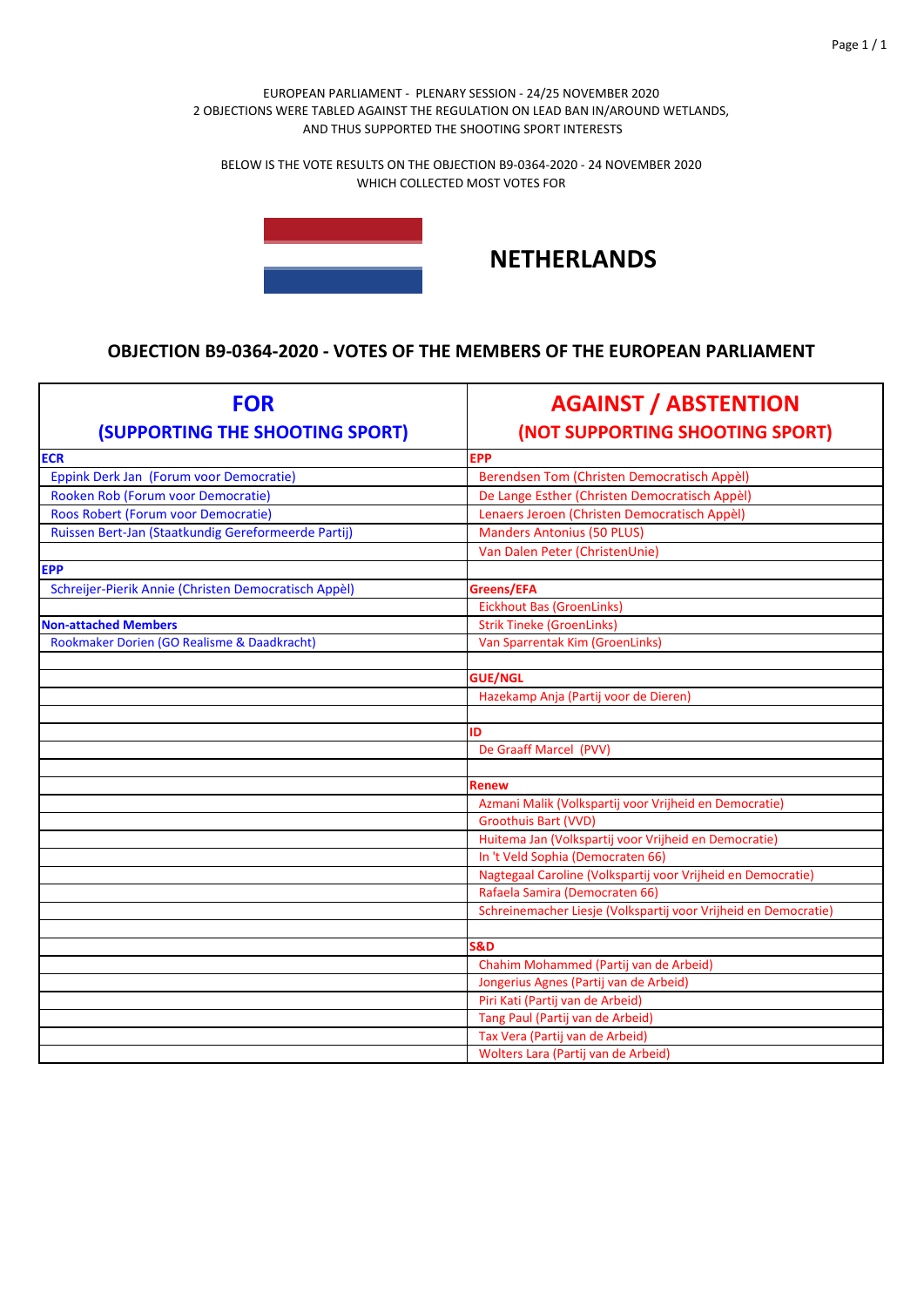BELOW IS THE VOTE RESULTS ON THE OBJECTION B9‐0364‐2020 ‐ 24 NOVEMBER 2020 WHICH COLLECTED MOST VOTES FOR



**POLAND**

| <b>FOR</b><br>(SUPPORTING THE SHOOTING SPORT)          | <b>AGAINST / ABSTENTION</b><br>(NOT SUPPORTING SHOOTING SPORT) |
|--------------------------------------------------------|----------------------------------------------------------------|
| <b>ECR</b>                                             | ECR                                                            |
| Kempa Beata (Solidarna Polska Zbigniewa Ziobro)        | Bielan Adam (Prawo i Sprawiedliwość)                           |
|                                                        | Brudziński Joachim Stanisław (Prawo i Sprawiedliwość)          |
| <b>EPP</b>                                             | Czarnecki Ryszard (Prawo i Sprawiedliwość)                     |
| Buzek Jerzy (Koalicja Europejska)                      | Fotyga Anna (Prawo i Sprawiedliwość)                           |
| Hetman Krzysztof (Polskie Stronnictwo Ludowe)          | Jurgiel Krzysztof (Prawo i Sprawiedliwość)                     |
|                                                        | Karski Karol (Prawo i Sprawiedliwość)                          |
| <b>S&amp;D</b>                                         | Kloc Izabela-Helena (Prawo i Sprawiedliwość)                   |
| <b>Balt Marek Pawel (Sojusz Lewicy Demokratycznej)</b> | Kopcińska Joanna (Prawo i Sprawiedliwość)                      |
|                                                        | Krasnodębski Zdzisław (Prawo i Sprawiedliwość)                 |
|                                                        | Kruk Elżbieta (Prawo i Sprawiedliwość)                         |
|                                                        | Kuźmiuk Zbigniew (Prawo i Sprawiedliwość)                      |
|                                                        | Legutko Ryszard Antoni (Prawo i Sprawiedliwość)                |
|                                                        | Mazurek Beata (Prawo i Sprawiedliwość)                         |
|                                                        | Możdżanowska Andżelika Anna (Prawo i Sprawiedliwość)           |
|                                                        | Poręba Tomasz Piotr (Prawo i Sprawiedliwość)                   |
|                                                        | Rafalska Elżbieta (Prawo i Sprawiedliwość)                     |
|                                                        | Rzońca Bogdan (Prawo i Sprawiedliwość)                         |
|                                                        | Saryusz-Wolski Jacek (Prawo i Sprawiedliwość)                  |
|                                                        | Szydło Beata (Prawo i Sprawiedliwość)                          |
|                                                        | Tarczyński Dominik (Prawo i Sprawiedliwość)                    |
|                                                        | Tobiszowski Grzegorz (Prawo i Sprawiedliwość)                  |
|                                                        | Waszczykowski Witold Jan (Prawo i Sprawiedliwość)              |
|                                                        | Wiśniewska Jadwiga (Prawo i Sprawiedliwość)                    |
|                                                        | Zalewska Anna (Prawo i Sprawiedliwość)                         |
|                                                        | Złotowski Kosma (Prawo i Sprawiedliwość)                       |
|                                                        | Jaki Patryk (Solidarna Polska Zbigniewa Ziobro)                |
|                                                        |                                                                |
|                                                        | EPP                                                            |
|                                                        | Adamowicz Magdalena (independent)                              |
|                                                        | Arlukowicz Bartosz (Platforma Obywatelska)                     |
|                                                        | Duda Jarosław (Platforma Obywatelska)                          |
|                                                        | Frankowski Tomasz (Platforma Obywatelska)                      |
|                                                        | Halicki Andrzej (Platforma Obywatelska)                        |
|                                                        | Hübner Danuta Maria (Platforma Obywatelska)                    |
|                                                        | Kopacz Ewa (Platforma Obywatelska)                             |
|                                                        | Lewandowski Janusz (Platforma Obywatelska)                     |
|                                                        | Łukacijewska Elżbieta Katarzyna (Platforma Obywatelska)        |
|                                                        | Olbrycht Jan (Platforma Obywatelska)                           |
|                                                        | Sikorski Radosław (Platforma Obywatelska)                      |
|                                                        | Thun und Hohenstein Róża (Platforma Obywatelska)               |
|                                                        |                                                                |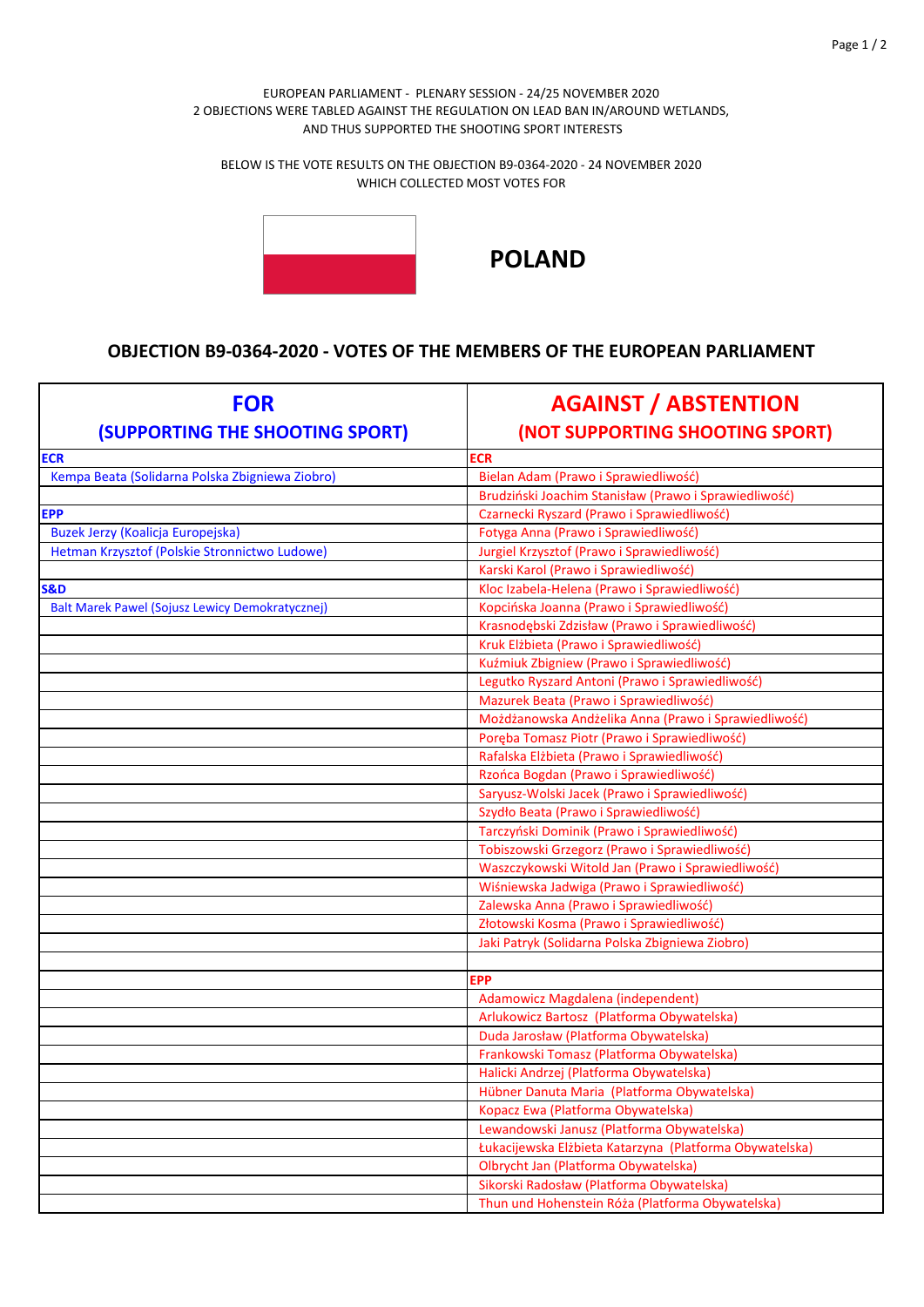BELOW IS THE VOTE RESULTS ON THE OBJECTION B9‐0364‐2020 ‐ 24 NOVEMBER 2020 WHICH COLLECTED MOST VOTES FOR



**POLAND**

| <b>FOR</b><br>(SUPPORTING THE SHOOTING SPORT) | <b>AGAINST / ABSTENTION</b><br>(NOT SUPPORTING SHOOTING SPORT) |
|-----------------------------------------------|----------------------------------------------------------------|
|                                               | <b>EPP</b>                                                     |
|                                               | Kalinowski Jarosław (Polskie Stronnictwo Ludowe)               |
|                                               | Jarubas Adam (Polskie Stronnictwo Ludowe)                      |
|                                               |                                                                |
|                                               | Greens/EFA                                                     |
|                                               | Spurek Sylwia (Wiosna)                                         |
|                                               |                                                                |
|                                               | <b>S&amp;D</b>                                                 |
|                                               | Belka Marek (Sojusz Lewicy Demokratycznej)                     |
|                                               | Miller Leszek (Sojusz Lewicy Demokratycznej)                   |
|                                               | Cimoszewicz Włodzimierz (Sojusz Lewicy Demokratycznej)         |
|                                               | Biedroń Robert (Wiosna)                                        |
|                                               | Kohut Łukasz (Wiosna)                                          |
|                                               | Liberadzki Bogusław (Sojusz Lewicy Demokratycznej)             |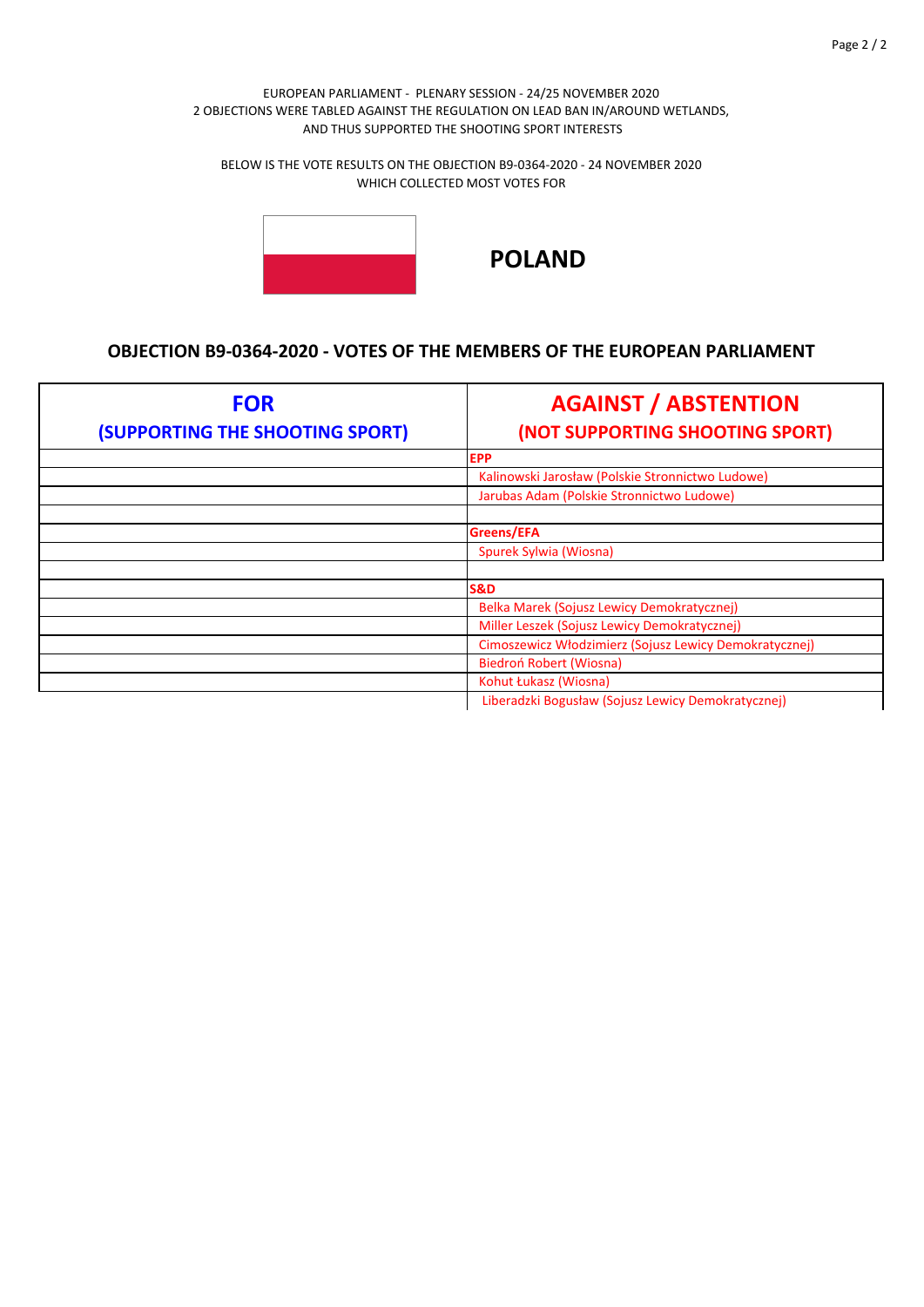BELOW IS THE VOTE RESULTS ON THE OBJECTION B9‐0364‐2020 ‐ 24 NOVEMBER 2020 WHICH COLLECTED MOST VOTES FOR



**Portugal**

| <b>FOR</b><br>(SUPPORTING THE SHOOTING SPORT)                  | <b>AGAINST / ABSTENTION</b><br>(NOT SUPPORTING SHOOTING SPORT) |
|----------------------------------------------------------------|----------------------------------------------------------------|
| <b>EPP</b>                                                     | Greens/EFA                                                     |
| Melo Nuno Partido do Centro Democrático Social-Partido Popular | Guerreiro Francisco Pessoas-Animais-Natureza                   |
| Amaro Álvaro Partido Social Democrata                          |                                                                |
| Carvalho Maria Da Graça Partido Social Democrata               | <b>GUE/NGL</b>                                                 |
| Fernandes José Manuel Partido Social Democrata                 | Gusmão José Bloco de Esquerda                                  |
| Monteiro de Aguiar Cláudia Partido Social Democrata            | Matias Marisa Bloco de Esquerda                                |
| Pereira Lídia Partido Social Democrata                         | Ferreira João Partido Comunista Português                      |
| Rangel Paulo Partido Social Democrata                          | Pereira Sandra Partido Comunista Português                     |
|                                                                |                                                                |
|                                                                | <b>S&amp;D</b>                                                 |
|                                                                | Carvalhais Isabel Partido Socialista                           |
|                                                                | Cerdas Sara Partido Socialista                                 |
|                                                                | Leitão Marques Maria Manuel Partido Socialista                 |
|                                                                | Marques Margarida Partido Socialista                           |
|                                                                | Marques Pedro Partido Socialista                               |
|                                                                | Pizarro Manuel Partido Socialista                              |
|                                                                | Santos Isabel Partido Socialista                               |
|                                                                | Silva Pereira Pedro Partido Socialista                         |
|                                                                | Zorrinho Carlos Partido Socialista                             |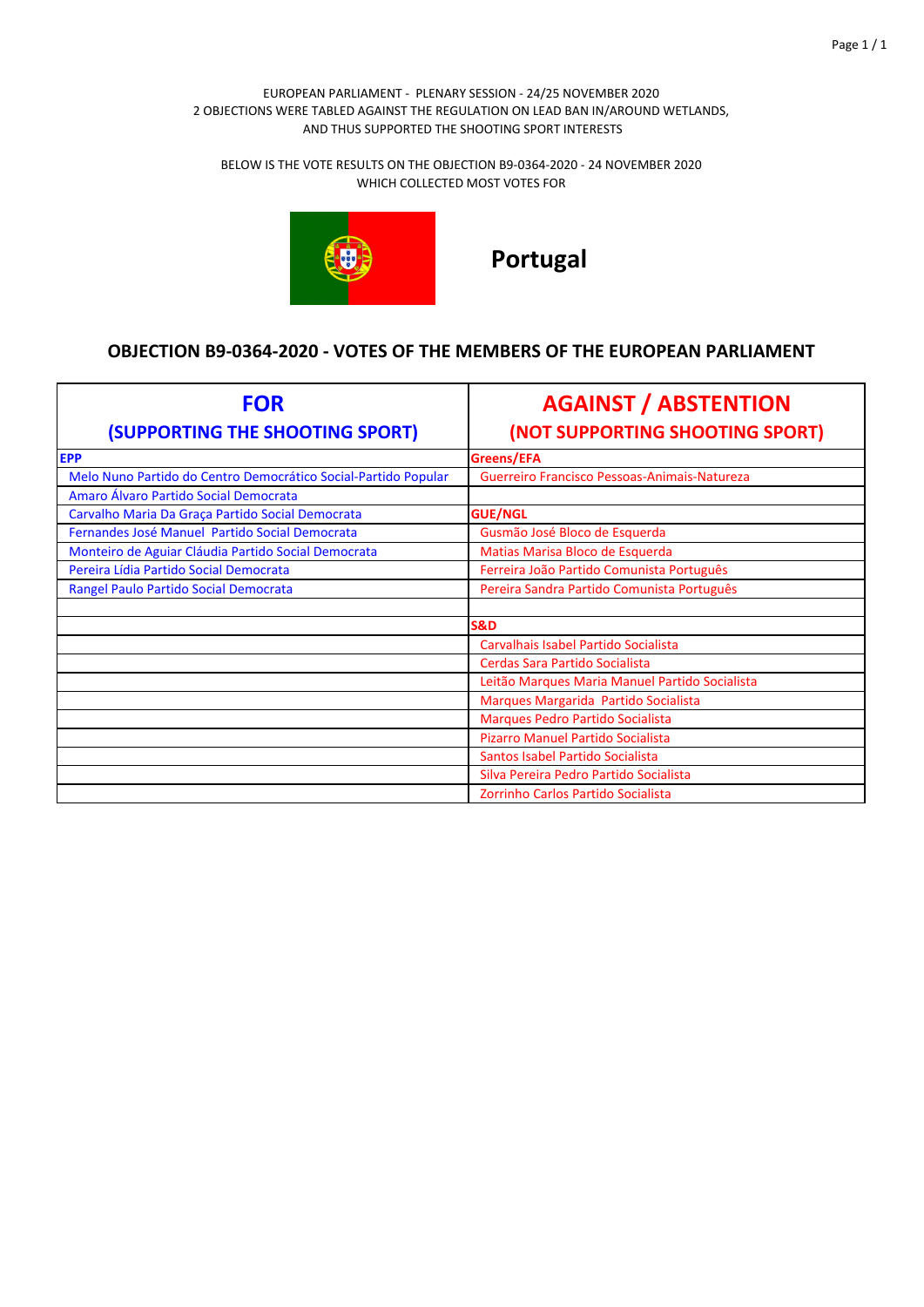BELOW IS THE VOTE RESULTS ON THE OBJECTION B9‐0364‐2020 ‐ 24 NOVEMBER 2020 WHICH COLLECTED MOST VOTES FOR



# **ROMANIA**

| <b>FOR</b><br><b>(SUPPORTING THE SHOOTING SPORT)</b>          | <b>AGAINST / ABSTENTION</b><br>(NOT SUPPORTING SHOOTING SPORT) |
|---------------------------------------------------------------|----------------------------------------------------------------|
| <b>ECR</b>                                                    | <b>Renew</b>                                                   |
| <b>Terhes Cristian (Partidul Social Democrat)</b>             | Ciolos Dacian (Partidul Libertate, Unitate și Solidaritate)    |
|                                                               | Pîslaru Dragoș (Partidul Libertate, Unitate și Solidaritate)   |
| <b>EPP</b>                                                    | Strugariu Ramona (Partidul Libertate, Unitate și Solidaritate) |
| Băsescu Traian (Partidul Mișcarea Populară)                   | Tudorache Dragoș (Partidul Libertate, Unitate și Solidaritate) |
| Tomac Eugen (Partidul Mișcarea Populară)                      | Botoș Vlad-Marius (Uniunea Salvați România)                    |
| Blaga Vasile (Partidul Național Liberal)                      | Gheorghe Vlad (Uniunea Salvați România)                        |
| Bogdan Ioan-Rareș (Partidul Național Liberal)                 | Ștefănuța Nicolae (Uniunea Salvați România)                    |
| <b>Buda Daniel (Partidul Național Liberal)</b>                | <b>Ghinea Cristian (USR-PLUS)</b>                              |
| <b>Bușoi Cristian-Silviu (Partidul Național Liberal)</b>      |                                                                |
| Falcă Gheorghe (Partidul Național Liberal)                    | <b>S&amp;D</b>                                                 |
| Hava Mircea-Gheorghe (Partidul Național Liberal)              | Benea Adrian-Dragos (Partidul Social Democrat)                 |
| Marinescu Marian-Jean (Partidul National Liberal)             | Ciuhodaru Tudor (Partidul Social Democrat)                     |
| Motreanu Dan-Ștefan (Partidul Național Liberal)               | Grapini Maria (Partidul Social Democrat)                       |
| Mureşan Siegfried (Partidul National Liberal)                 | Manda Claudiu (Partidul Social Democrat)                       |
| Nistor Gheorghe-Vlad (Partidul Național Liberal)              | <b>Negrescu Victor (Partidul Social Democrat)</b>              |
| Vincze Lorant-Gyorgy (Uniunea Democrată Maghiară din România) | Nica Dan (Partidul Social Democrat)                            |
| Winkler Iuliu (Uniunea Democrată Maghiară din România)        | Plumb Rovana (Partidul Social Democrat)                        |
|                                                               | Crețu Corina (PRO Romania)                                     |
|                                                               | <b>Tudose Mihai (PRO Romania)</b>                              |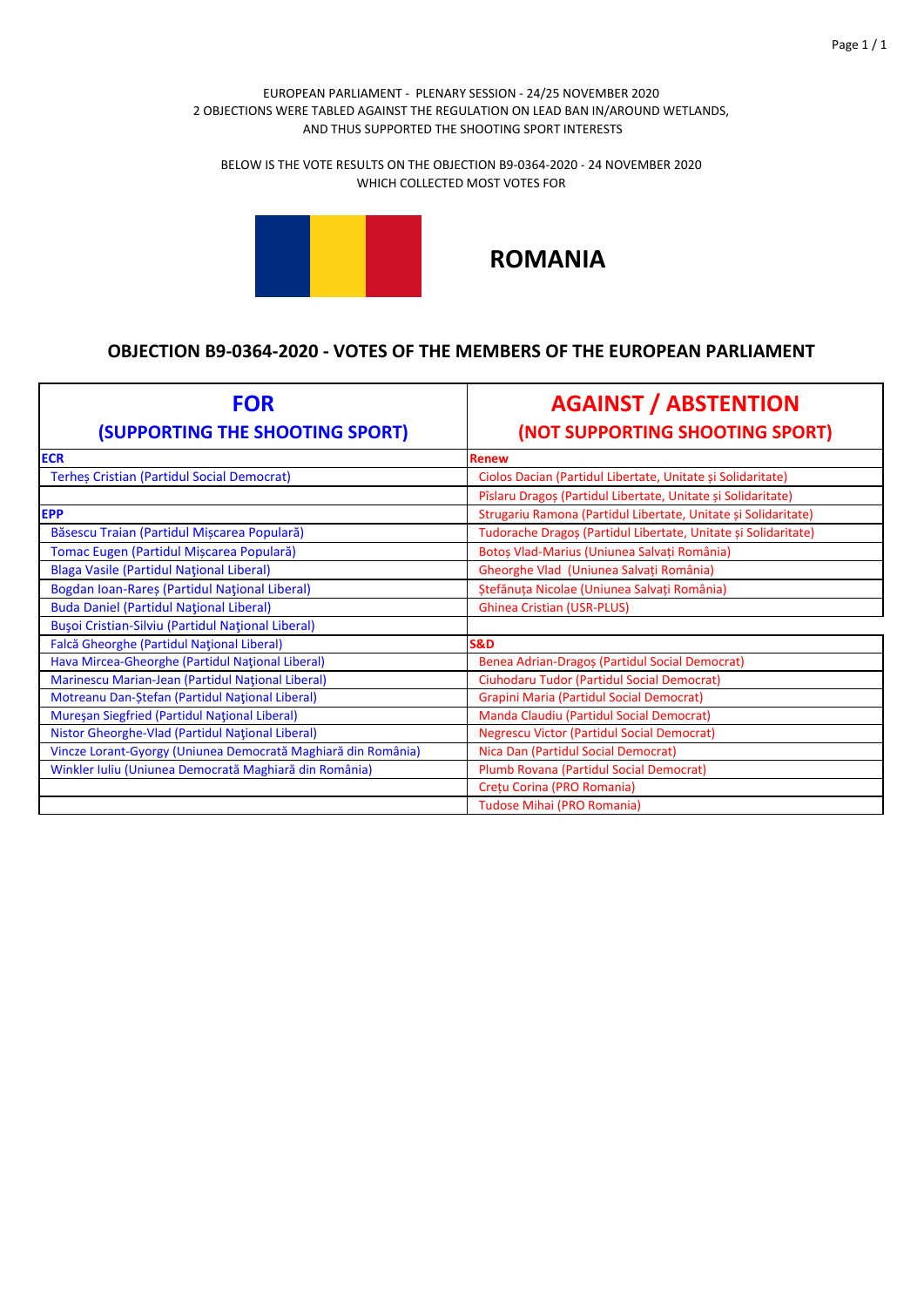BELOW IS THE VOTE RESULTS ON THE OBJECTION B9‐0364‐2020 ‐ 24 NOVEMBER 2020 WHICH COLLECTED MOST VOTES FOR



**SLOVAKIA**

| <b>FOR</b>                                           | <b>AGAINST / ABSTENTION</b>                     |
|------------------------------------------------------|-------------------------------------------------|
| (SUPPORTING THE SHOOTING SPORT)                      | (NOT SUPPORTING SHOOTING SPORT)                 |
| <b>EPP</b>                                           | <b>ECR</b>                                      |
| Lexmann Miriam (Kresťanskodemokratické hnutie)       | Duriš Nicholsonová Lucia (Sloboda a Solidarita) |
| Štefanec Ivan (Kresťanskodemokratické hnutie)        | Jurzyca Eugen (Sloboda a Solidarita)            |
| Pollák Peter (Obyčajní ľudia a nezávislé osobnosti)  |                                                 |
|                                                      | <b>EPP</b>                                      |
| <b>Non-attached Members</b>                          | <b>Wiezik Michal (Independent)</b>              |
| Radačovský Miroslav (Independent)                    | Bilčík Vladimír (SPOLU – občianska demokracia)  |
| Uhrík Milan (Kotleba - Ľudová strana Naše Slovensko) |                                                 |
|                                                      | <b>Renew</b>                                    |
|                                                      | Hojsík Martin (Progresívne Slovensko)           |
|                                                      | Šimečka Michal (Progresívne Slovensko)          |
|                                                      |                                                 |
|                                                      | <b>S&amp;D</b>                                  |
|                                                      | Beňová Monika (SMER-Sociálna demokracia)        |
|                                                      | Číž Miroslav (SMER-Sociálna demokracia)         |
|                                                      | Hajšel Robert (SMER-Sociálna demokracia)        |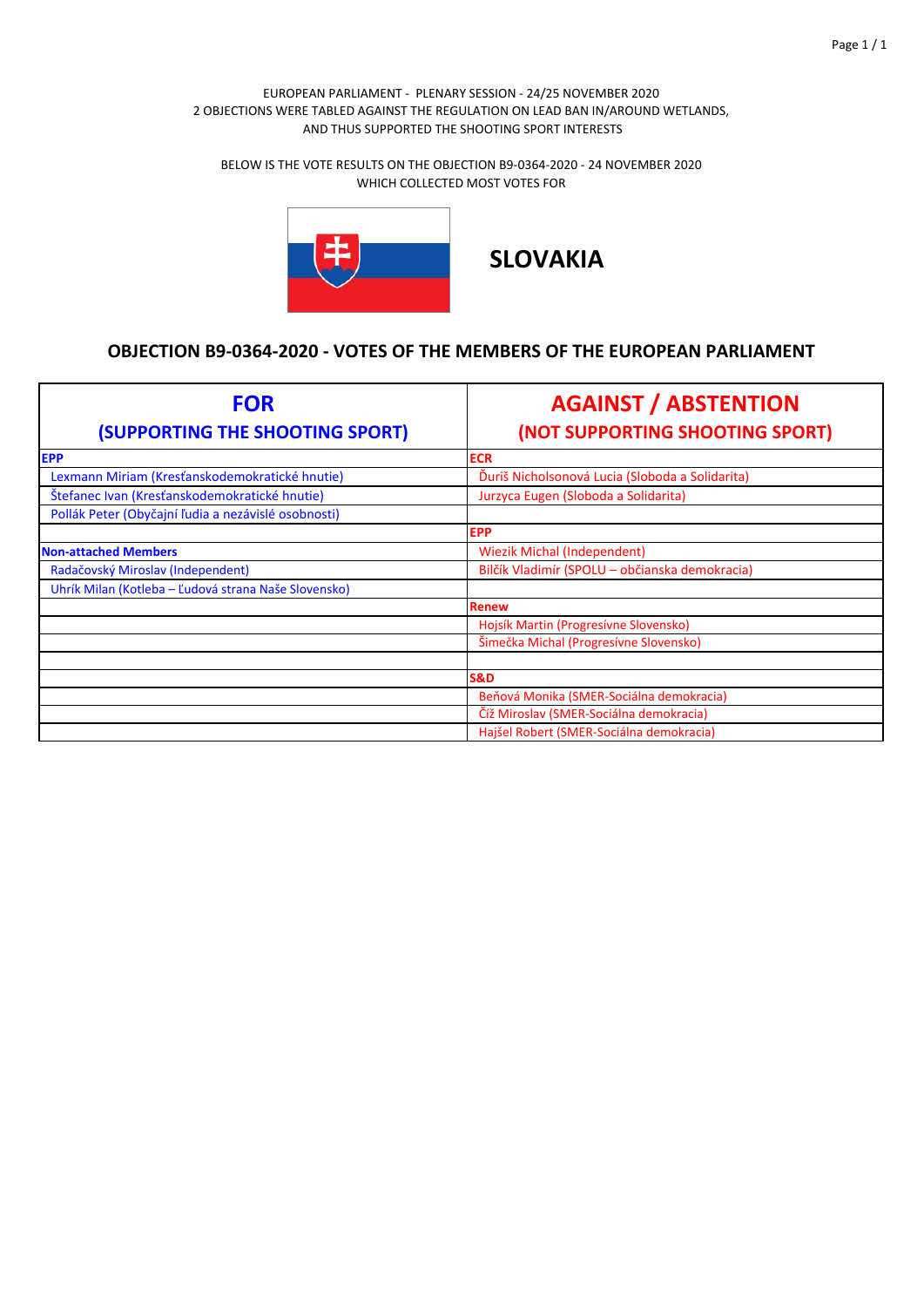BELOW IS THE VOTE RESULTS ON THE OBJECTION B9‐0364‐2020 ‐ 24 NOVEMBER 2020 WHICH COLLECTED MOST VOTES FOR



**SLOVENIA**

| <b>FOR</b><br>(SUPPORTING THE SHOOTING SPORT)         | <b>AGAINST / ABSTENTION</b><br>(NOT SUPPORTING SHOOTING SPORT) |
|-------------------------------------------------------|----------------------------------------------------------------|
| <b>EPP</b>                                            | Renew                                                          |
| Novak Ljudmila (Nova Slovenija – Krščanski demokrati) | Grošelj Klemen (Lista Marjana Šarca)                           |
| Tomc Romana (Slovenska Demokratska Stranka)           | Joveva Irena (Lista Marjana Šarca)                             |
| Zver Milan (Slovenska Demokratska Stranka)            |                                                                |
| Bogovič Franc (Slovenska Ljudska Stranka)             | <b>S&amp;D</b>                                                 |
|                                                       | Brglez Milan (Socialni demokrati)                              |
|                                                       | Fajon Tanja (Socialni demokrati)                               |